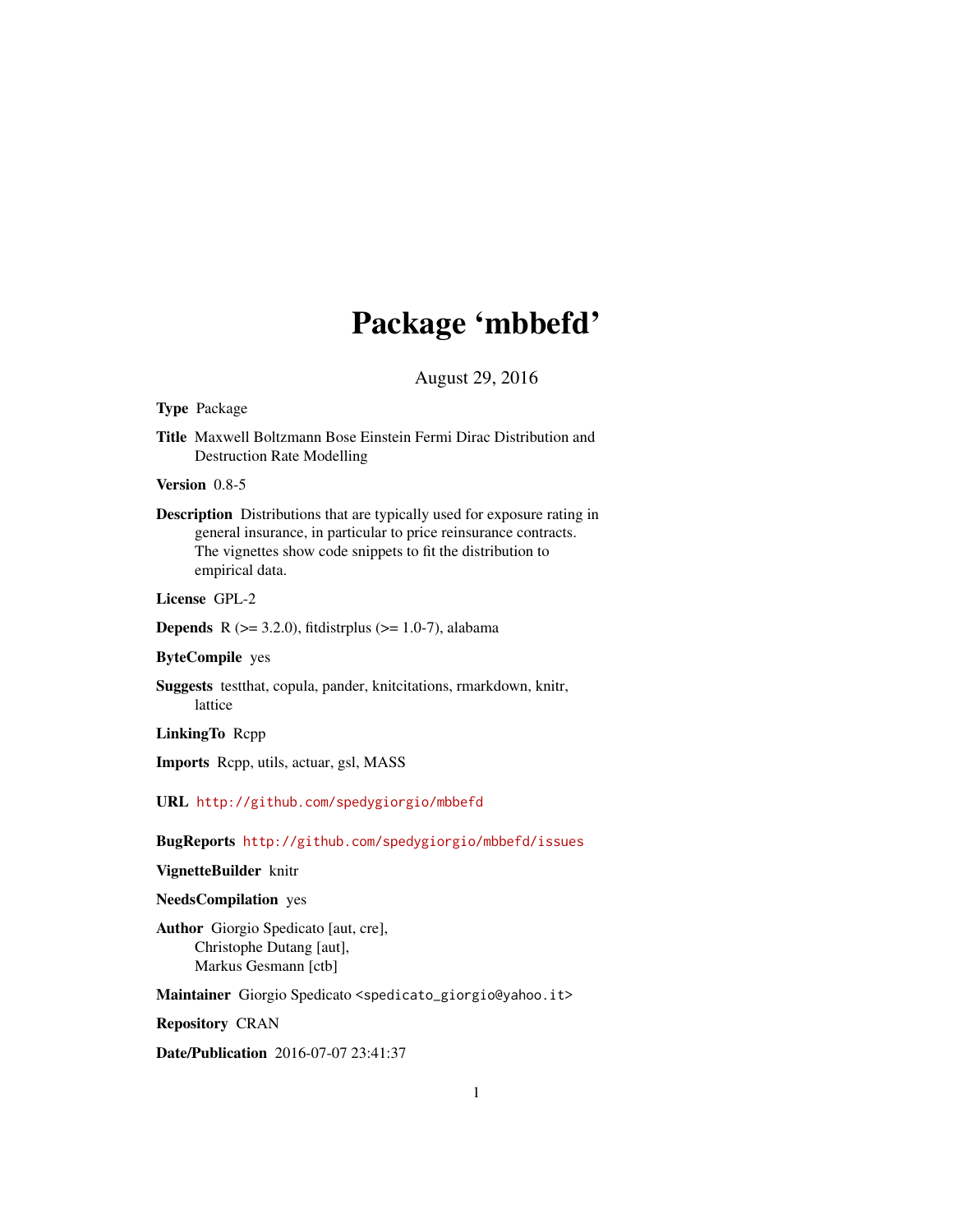## <span id="page-1-0"></span>R topics documented:

|       | $\overline{2}$                                                                                                                    |                |
|-------|-----------------------------------------------------------------------------------------------------------------------------------|----------------|
|       |                                                                                                                                   | -3             |
|       | <b>beaonre</b>                                                                                                                    | 5              |
|       |                                                                                                                                   | 6              |
|       |                                                                                                                                   | $\overline{7}$ |
|       |                                                                                                                                   | 8              |
|       | $\overline{9}$<br>$exposureCurve \dots \dots \dots \dots \dots \dots \dots \dots \dots \dots \dots \dots \dots \dots \dots \dots$ |                |
|       |                                                                                                                                   |                |
|       |                                                                                                                                   |                |
|       |                                                                                                                                   |                |
|       |                                                                                                                                   |                |
|       |                                                                                                                                   |                |
|       |                                                                                                                                   |                |
|       | oibeta                                                                                                                            |                |
|       |                                                                                                                                   |                |
|       |                                                                                                                                   |                |
|       |                                                                                                                                   |                |
|       |                                                                                                                                   |                |
|       |                                                                                                                                   |                |
|       |                                                                                                                                   |                |
| Index |                                                                                                                                   | 29             |
|       |                                                                                                                                   |                |

mbbefd-package *MBBEFD distribution, destruction rate and exposure curve modelling*

## <span id="page-1-1"></span>Description

This package contains the definition of the MBBEFD distributions (distribution function, density, quantile functions, random generation, aka d, p, q, r) as well as MBBEFD exposure curve (ec) and raw moments (m).

This package also focuses on other distributions used for destruction rate modelling, that is the beta, the shifted truncated Pareto and the generalized beta distributions. Due to the presence of total loss (X=1), a one-inflated version of the previous distributions is also provided.

The vignette shows code snippets to fit the distribution to empirical data.

## Details

| Package: | mbbefd     |
|----------|------------|
| Type:    | Package    |
| Version: | 0.8.5      |
| Date:    | 2016-07-07 |
| License: | GPL.2      |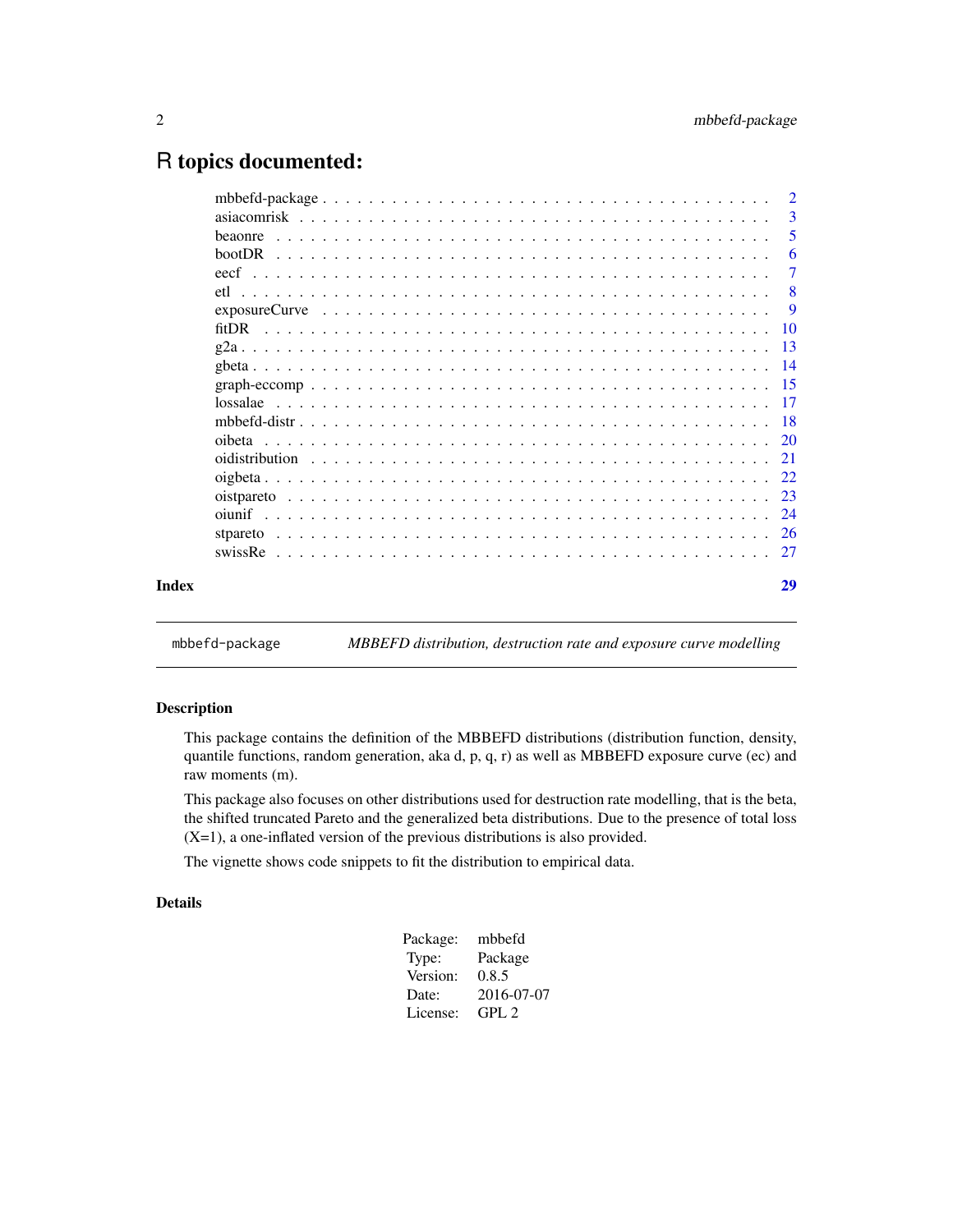#### <span id="page-2-0"></span>Author(s)

Giorgio Alfredo Spedicato [cre, aut], Christophe Dutang [aut] and Markus Gesmann [ctb] Maintainer: Giorgio Spedicato <spedicato\_giorgio@yahoo.it>

#### References

BERNEGGER, STEFAN. THE SWISS RE EXPOSURE CURVES AND THE MBBEFD DISTRI-BUTION CLASS. Astin Bulletin (1997): 99.

#### See Also

See [mbbefd-distr](#page-17-1) for the MBBEFD distribution; see [swissRe](#page-26-1), [exposureCurve](#page-8-1) for exposure curves; see [gbeta](#page-13-1), [stpareto](#page-25-1) for finite-support distributions; see [oidistribution](#page-20-1), [oibeta](#page-19-1), [oigbeta](#page-21-1), [oiunif](#page-23-1), [oistpareto](#page-22-1) for one-inflated distributions.

asiacomrisk *Large commercial risks in Asia-Pacific*

#### Description

A completed project by the Insurance Risk and Finance Research Centre (www.IRFRC.com) has assembled a unique dataset from Large Commercial Risk losses in Asia-Pacific (APAC) covering the period 2000-2013. The data was generously contributed by one global reinsurance company and two large Lloyd's syndicates in London. This dataset is the result of the project co-lead by Dr Milidonis (IRFRC and University of Cyprus) and Enrico Biffis (Imperial College Business School), which can be referred to as the IRFRC LCR Dataset.

As expected, the dataset is fully anonymised, as the LCR losses are aggregated along a few dimensions. First, data is categorised based on the World Bank's economic development classification. This means that losses either come from developed or developing countries. The second dimension used to aggregate the data is the time period covered. Data is grouped into (at least) two time-periods: the period before and after the 2008 crisis.

A large commercial risk (LCR) is defined as a loss caused by man-made risks (e.g. fire, explosion, etc.). We exclude natural catastrophe events, and started by focusing on claims that made the data provider incur a loss amount of at least EUR 1 million. We then extended our dataset to include claims leading to loss amounts smaller that EUR 1 million. Given time constraints, we only partially extended loss data by obtaining FGU losses larger than EUR 140k. One should note that any selection bias arising from the data collection exercise is driven by both data quality and reliability. Based on our experience, the latter two attributes are homogeneous across developed and developing countries APAC claims.

For further details, see the technical report: Benedetti, Biffis and Milidonis (2015a).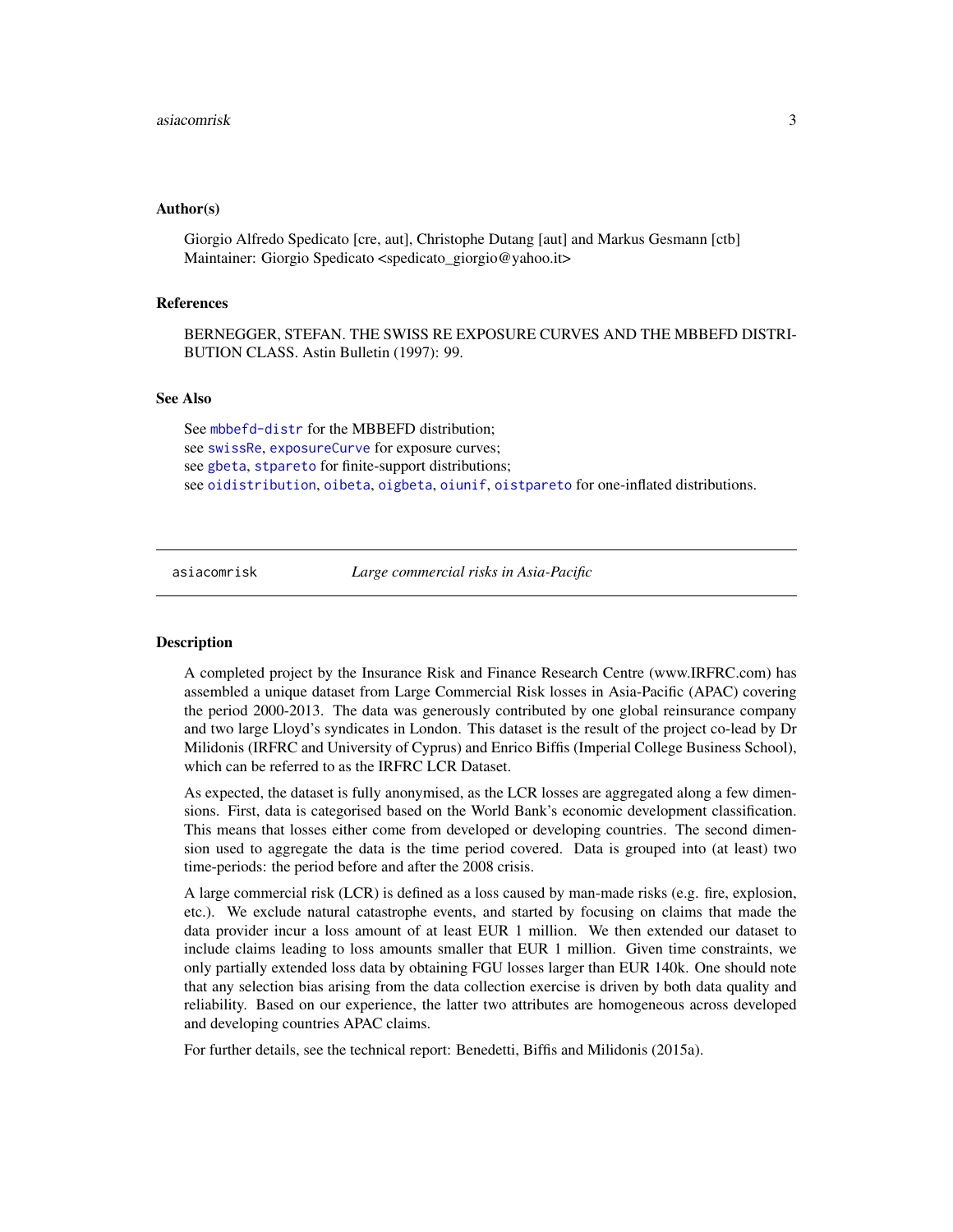#### Usage

data(asiacomrisk)

#### Format

asiacomrisk contains 4 columns:

- Period A character string for the period: "2000-2003", "2004-2008", "2009-2010", "2011-2013".
- FGU From the Ground Up Loss (USD).
- TIV Total Insurable Value (TIV) replaced with Total Sum Insured (TSI) when the TIV is not available (USD).
- CountryStatus A character string for the country status: "Developped", "Emerging".
- Usage A character string for the type of exposure hit by the loss: "Commercial", "Energy", "Manufacturing", "Misc.", "Residential".
- SubUsage A character string for a precised type of exposure hit by the loss: "Commercial", "Energy", "General industry", "Metals/Mines/Chemicals", "Misc.", "Residential", "Utility".

DR A numeric for the destruction rate (FGU divided TIV capped to 1).

#### Source

[http://irfrc.ntu.edu.sg/Research/completedprojects/Pages/Large-Commercial-Risks.](http://irfrc.ntu.edu.sg/Research/completedprojects/Pages/Large-Commercial-Risks.aspx) [aspx](http://irfrc.ntu.edu.sg/Research/completedprojects/Pages/Large-Commercial-Risks.aspx)

#### References

Benedetti, D., Biffis, E., and Milidonis, A. (2015a). *Large Commercial Risks (LCR) in Insurance: Focus on Asia-Pacific*, Insurance Risk and Finance Research Centre Technical report.

Benedetti, D., Biffis, E., and Milidonis, A. (2015b). *Large Commercial Exposures and Tail Risk: Evidence from the Asia-Pacific Property and Casualty Insurance Market*, Working paper.

Chavez-Demoulin, V., Embrechts, P., and Hofert, M. (2015). *An extreme value approach for modeling operational risk losses depending on covariates*, The Journal of Risk and Insurance.

#### Examples

```
# (1) load of data
#
data(asiacomrisk)
dim(asiacomrisk)
# (2) basic boxplots
#
asiacomrisk
boxplot(DR ~ Usage, data=asiacomrisk)
boxplot(DR ~ SubUsage, data=asiacomrisk)
boxplot(DR ~ Period, data=asiacomrisk)
```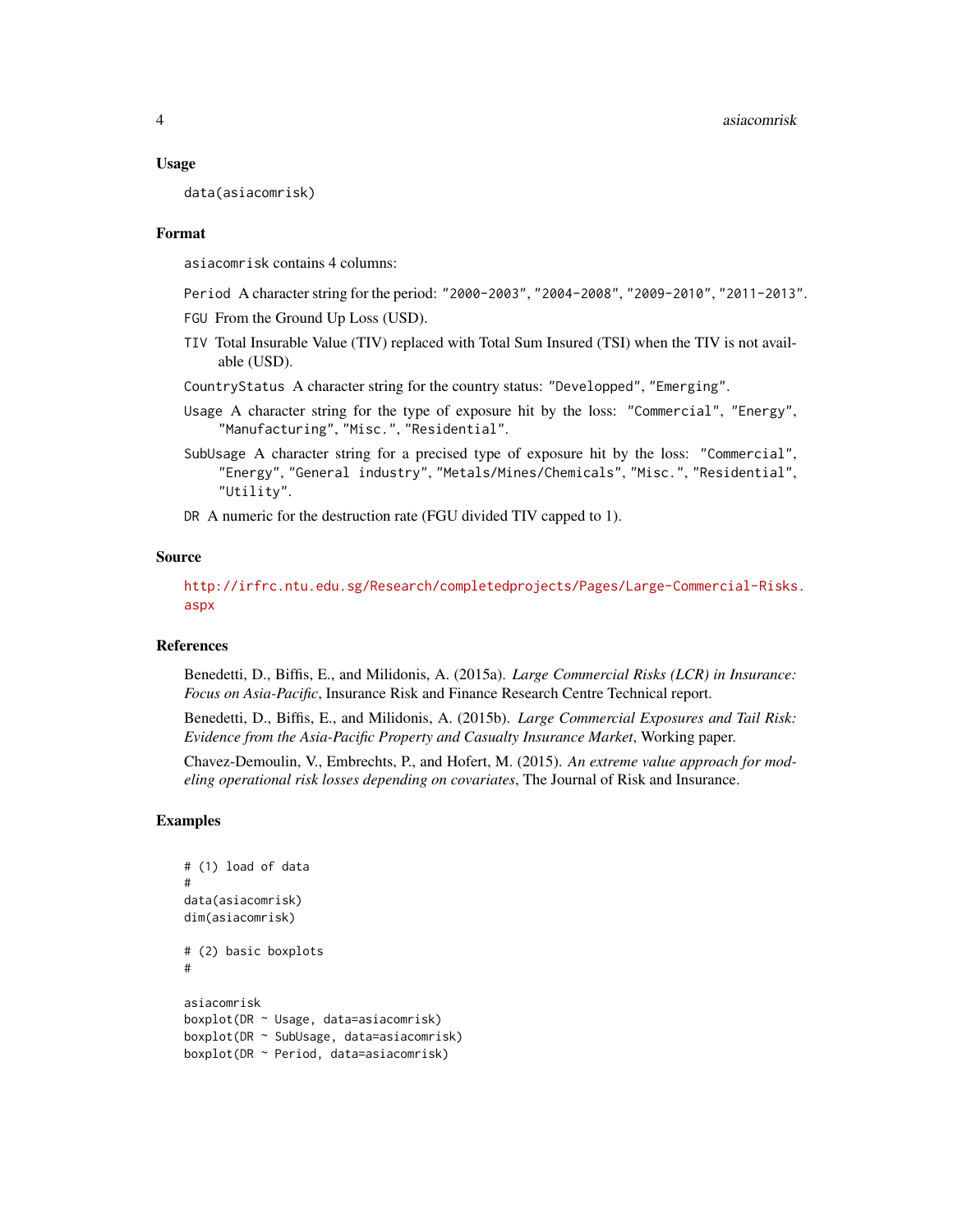#### <span id="page-4-0"></span>beaonre de la Septembre 1990 et de la Gregoria de la Gregoria de la Gregoria de la Gregoria de la Gregoria de la Gregoria de la Gregoria de la Gregoria de la Gregoria de la Gregoria de la Gregoria de la Gregoria de la Greg

boxplot(DR ~ CountryStatus, data=asiacomrisk)

beaonre *AON Re Belgian dataset*

#### Description

The dataset was collected by the reinsurance broker AON Re Belgium and comprise 1,823 fire losses for which the building type and the sum insured are available.

#### Usage

data(beaonre)

#### Format

beaonre contains three columns and 1823 rows:

BuildType The building type either A, B, C, D, E or F.

ClaimCost The loss amount in thousand of Danish Krone (DKK).

SumInsured The sum insured in thousand of Danish Krone (DKK).

#### Source

<http://lstat.kuleuven.be/Wiley/>

#### References

Dataset used in Beirlant, Dierckx, Goegebeur and Matthys (1999), *Tail index estimation and an exponential regression model*, Extremes 2, 177-200.

#### Examples

```
# (1) load of data
#
data(beaonre)
# (2) plot and description of data
#
boxplot(ClaimCost ~ BuildType, data=beaonre, log="y",
xlab="Building type", ylab="Claim size", main="AON Re Belgium data")
```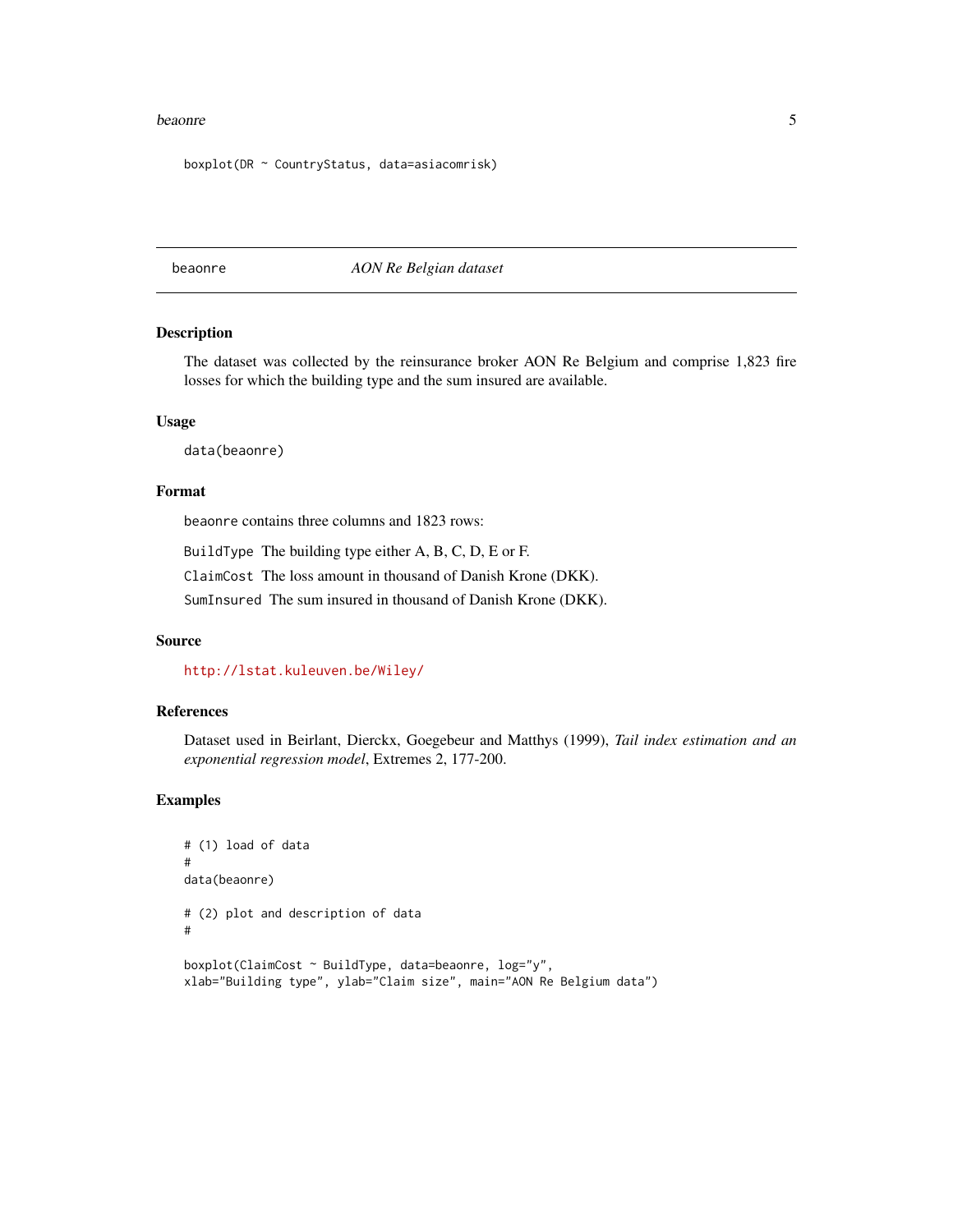<span id="page-5-1"></span><span id="page-5-0"></span>

#### Description

Uses parametric or nonparametric bootstrap resampling in order to simulate uncertainty in the parameters of the distribution fitted to destruction rate data. Generic methods are print, plot, summary.

#### Usage

bootDR(f, bootmethod="param", niter=1001, silent=TRUE)

#### Arguments

| f          | An object of class "fitDR", output of the fitDR function.                                                                                            |
|------------|------------------------------------------------------------------------------------------------------------------------------------------------------|
| bootmethod | A character string coding for the type of resampling : "param" for a parametric<br>resampling and "nonparam" for a nonparametric resampling of data. |
| niter      | The number of samples drawn by bootstrap.                                                                                                            |
| silent     | A logical to remove or show warnings and errors when bootstraping.                                                                                   |

## Details

Samples are drawn by parametric bootstrap (resampling from the distribution fitted by [fitDR](#page-9-1)) or nonparametric bootstrap (resampling with replacement from the data set). On each bootstrap sample the estimaiton process is used to estimate bootstrapped values of parameters. When that function fails to converge, NA values are returned. Medians and 2.5 and 97.5 percentiles are computed by removing NA values.

This method returns an object of class "bootDR" inheriting from the "bootdist" class. Therefore the following generic methods are defined: print, plot, summary.

#### Value

bootDR returns an object of class "bootDR" inheriting from the "bootdist" class. That is a list with 6 components,

| estim   | a data frame containing the bootstrapped values of parameters.                                                                                                                       |
|---------|--------------------------------------------------------------------------------------------------------------------------------------------------------------------------------------|
| converg | a vector containing the codes for convergence obtained if an iterative method<br>is used to estimate parameters on each bootstraped data set (and 0 if a closed<br>formula is used). |
| method  | A character string coding for the type of resampling : "param" for a parametric<br>resampling and "nonparam" for a nonparametric resampling.                                         |
| nbboot  | The number of samples drawn by bootstrap.                                                                                                                                            |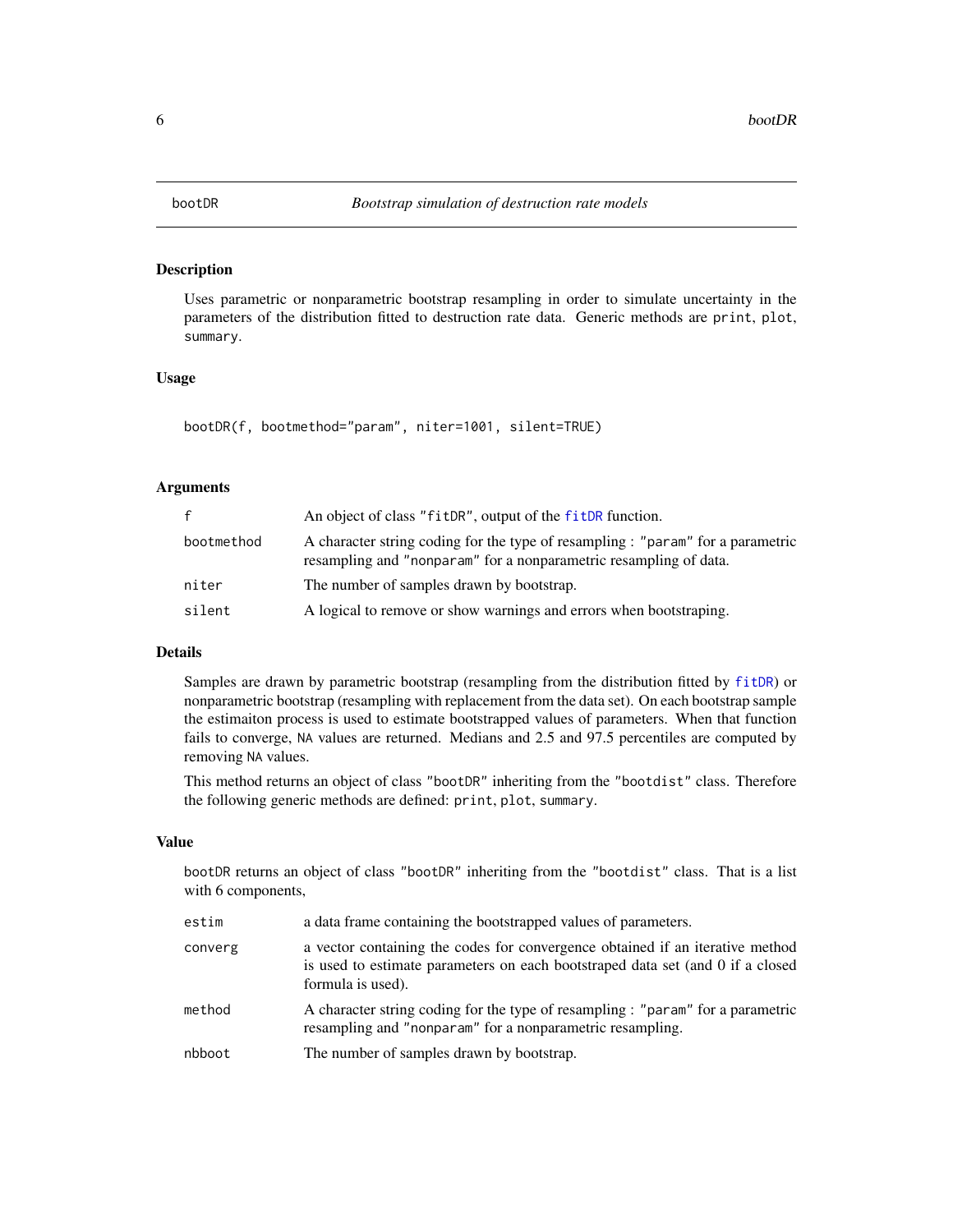<span id="page-6-0"></span>

| $\sim$ $\tau$ | bootstrap medians and 95 percent confidence percentile intervals of parameters. |  |  |
|---------------|---------------------------------------------------------------------------------|--|--|
|               |                                                                                 |  |  |

fitpart The object of class "fitDR" on which the bootstrap procedure was applied.

Generic functions:

- print The print of a "bootDR" object shows the bootstrap parameter estimates. If inferior to the whole number of bootstrap iterations, the number of iterations for which the estimation converges is also printed.
- summary The summary provides the median and 2.5 and 97.5 percentiles of each parameter. If inferior to the whole number of bootstrap iterations, the number of iterations for which the estimation converges is also printed in the summary.
- plot The plot shows the bootstrap estimates with [stripchart](#page-0-0) function for univariate parameters and [plot](#page-0-0) function for multivariate parameters.

#### Author(s)

Christophe Dutang

#### References

Cullen AC and Frey HC (1999), *Probabilistic techniques in exposure assessment*. Plenum Press, USA, pp. 181-241.

Delignette-Muller ML and Dutang C (2015), *fitdistrplus: An R Package for Fitting Distributions*. Journal of Statistical Software, 64(4), 1-34.

## See Also

See [mledist](#page-0-0), [mmedist](#page-0-0), [qmedist](#page-0-0), [mgedist](#page-0-0) for details on parameter estimation. See [bootdist](#page-0-0) for details on generic function. See [fitDR](#page-9-1) for estimation procedures.

#### Examples

# We choose a low number of bootstrap replicates in order to satisfy CRAN running times

- # constraint.
- # For practical applications, we recommend to use at least niter=501 or niter=1001.

<span id="page-6-1"></span>eecf *Empirical Exposure Curve Function*

## Description

Compute an empirical exposure curve function.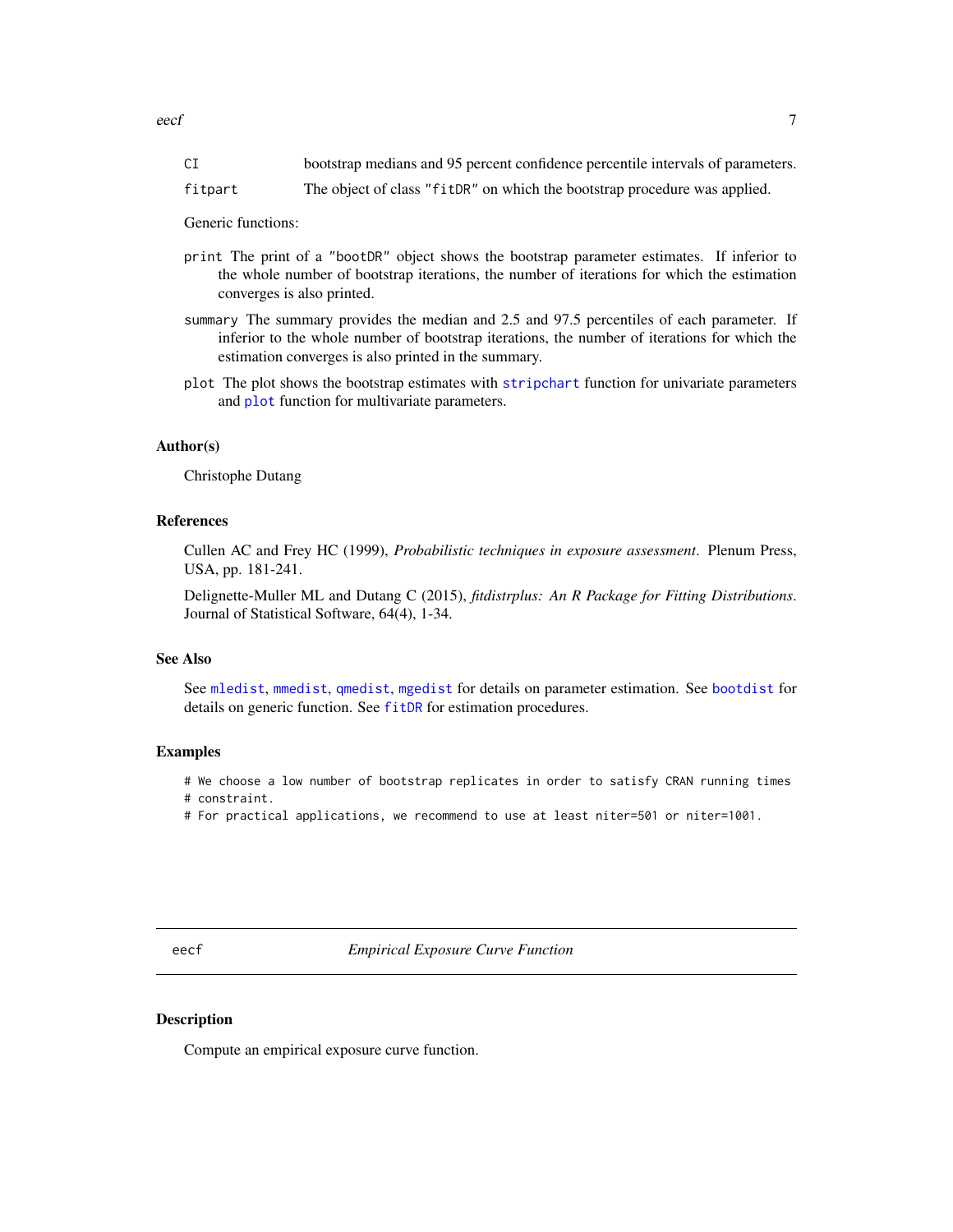## <span id="page-7-0"></span>Usage

eecf(x)

## Arguments

x numeric vector of the observations for eecf; for the methods, an object of class "eecf".

## Details

TODO!

## Value

A numeric value or a vector.

## Author(s)

Dutang Christophe

## References

TODO

## See Also

[exposureCurve](#page-8-1).

## Examples

#TODO

## etl *Empirical total loss*

## Description

Compute the empirical total loss.

## Usage

etl(x, na.rm=FALSE)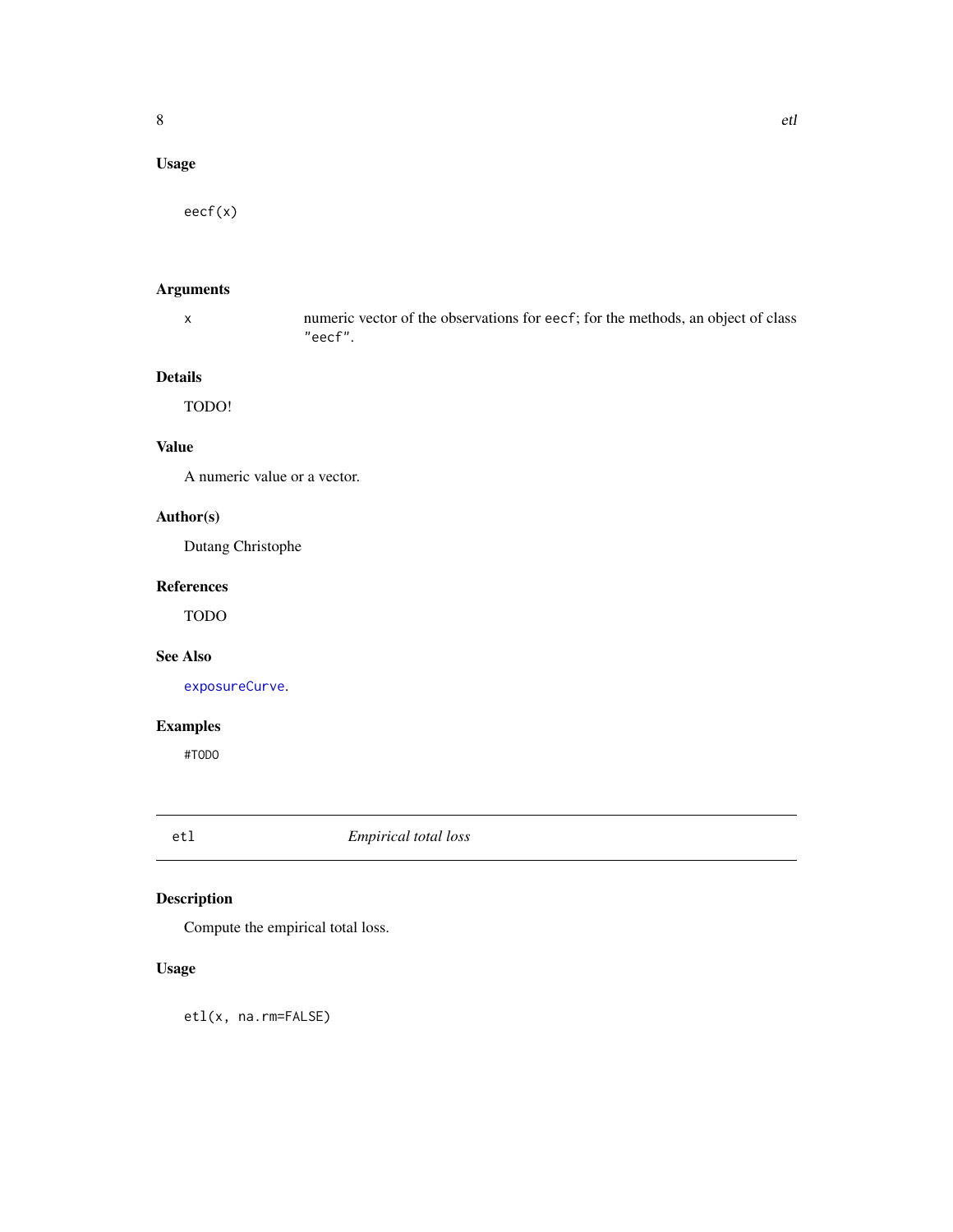## <span id="page-8-0"></span>exposureCurve 9

#### Arguments

|       | numeric vector of the observations.                                                                   |
|-------|-------------------------------------------------------------------------------------------------------|
| na.rm | a logical value indicating whether NA values should be stripped before the com-<br>putation proceeds. |

#### Details

Compute the empirical total loss defined as the proportion of full destruction rates, that is observations that equal 1.

## Value

A numeric value or a vector.

#### Author(s)

Dutang Christophe

## References

TODO

## Examples

#TODO

<span id="page-8-1"></span>exposureCurve *Exposure curves for the beta and the uniform distributions.*

#### Description

An exposure curve is defined between x between 0 and 1 and represents the ratio of the limited expected value to unlimited expected value.

#### Usage

ecbeta(x, shape1, shape2) ecunif(x, min =  $0$ , max =1)

#### Arguments

x x value, percentage of damage to total loss shape1, shape2 parameters for the beta distribution. min, max parameters for the uniform distribution.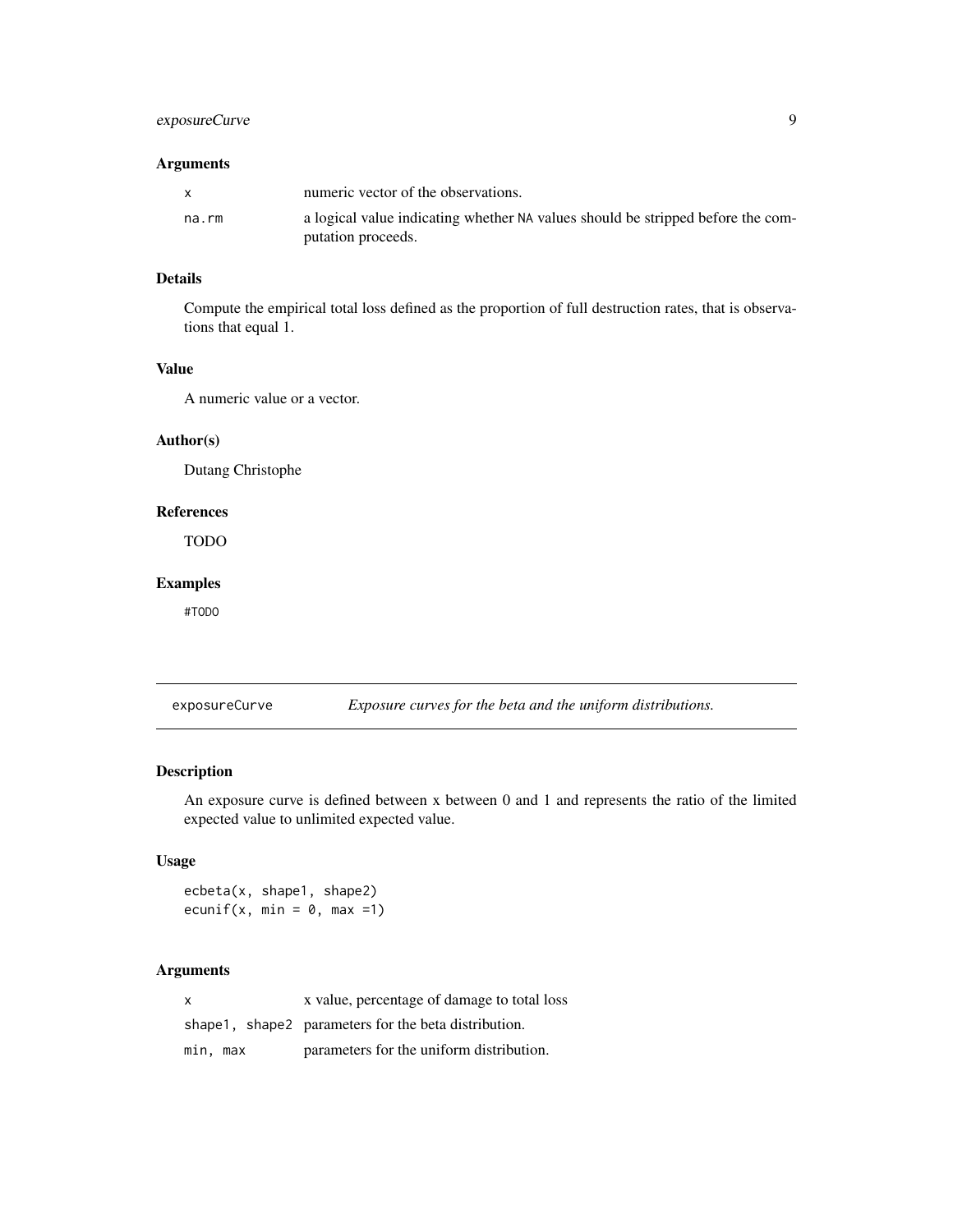## <span id="page-9-0"></span>Details

ecbeta, ecunif is the theoretical exposure curve function for beta and uniform distribution.

## Value

A numeric value

#### Author(s)

Giorgio Spedicato Christophe Dutang

## References

BERNEGGER, STEFAN. THE SWISS RE EXPOSURE CURVES AND THE MBBEFD DISTRI-BUTION CLASS. Astin Bulletin (1997): 99.

#### See Also

ecmbbefd and ecMBBEFD are implemented in [mbbefd-distr](#page-17-1). See also [Uniform](#page-0-0), [Beta](#page-0-0), [swissRe](#page-26-1).

## Examples

 $x < -0.2$  $ecbeta(x, 2, 3)$ ecunif(x)

<span id="page-9-1"></span>fitDR *Fit of destruction rate models*

#### Description

Fit of univariate distributions to destruction rate data by maximum likelihood (mle), moment matching (mme), quantile matching (qme) or maximizing goodness-of-fit estimation (mge). The latter is also known as minimizing distance estimation. Generic methods are print, plot, summary, quantile, logLik, vcov and coef.

#### Usage

```
fitDR(x, dist, method="mle", start=NULL, optim.method="default", ...)
```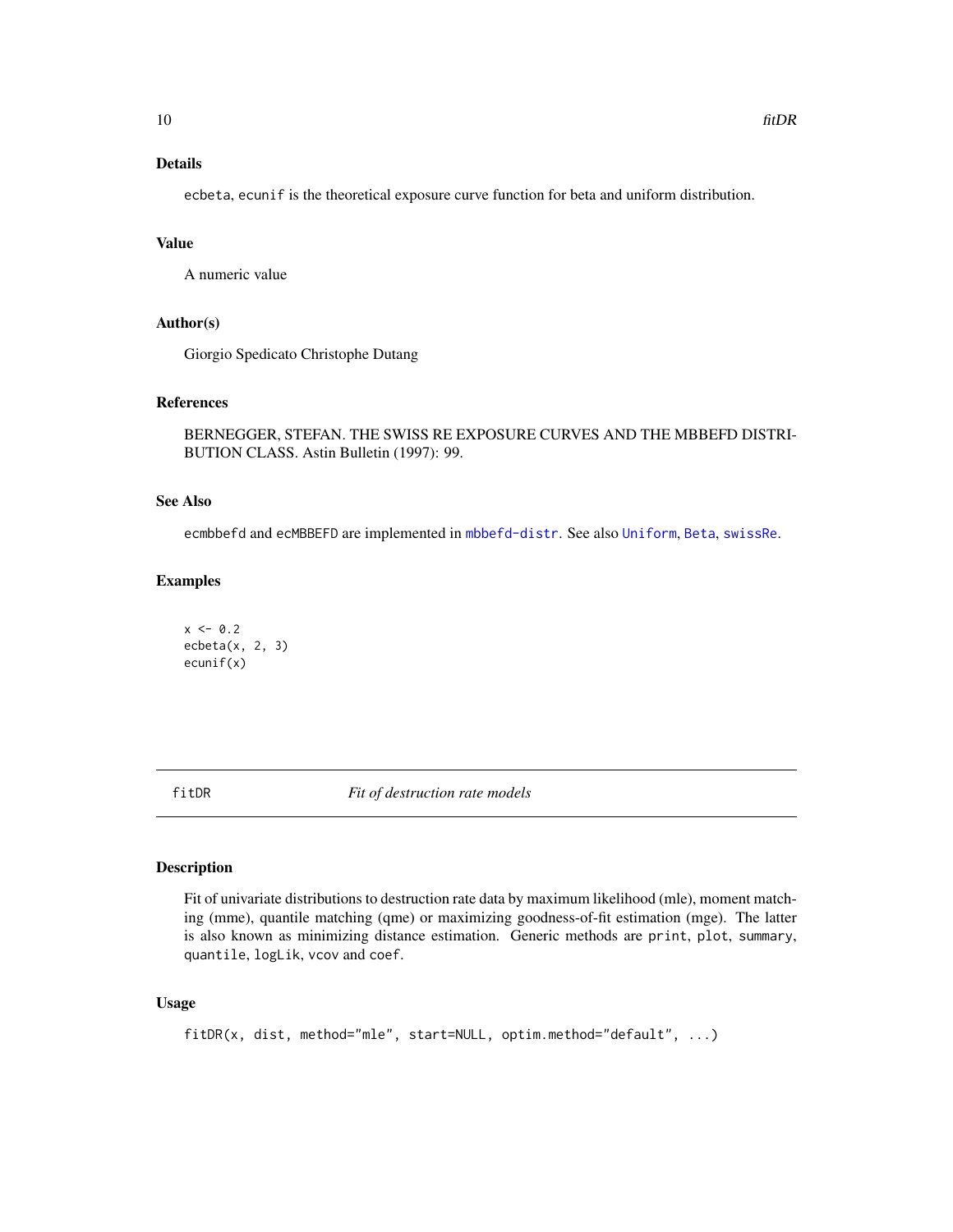#### <span id="page-10-0"></span> $\int$  fit DR  $\int$  11

#### **Arguments**

| $\mathsf{x}$ | A numeric vector.                                                                                                                                                                                                                                                                                                          |
|--------------|----------------------------------------------------------------------------------------------------------------------------------------------------------------------------------------------------------------------------------------------------------------------------------------------------------------------------|
| dist         | A character string "name" naming a distribution among "oiunif", "oistpareto",<br>"oibeta", "oigbeta", "mbbefd", "MBBEFD".                                                                                                                                                                                                  |
| method       | A character string coding for the fitting method: "mle" for 'maximum likelihood<br>estimation', "t1mme" for 'total-loss-moment matching estimation'.                                                                                                                                                                       |
| start        | A named list giving the initial values of parameters of the named distribution<br>or a function of data computing initial values and returning a named list. This<br>argument may be omitted (default) for some distributions for which reasonable<br>starting values are computed (see the 'details' section of mledist). |
| optim.method | "default" or an optimization method to pass to optim.                                                                                                                                                                                                                                                                      |
|              | Further arguments to be passed to "fitdist" when method != "tlmme". See<br>fit dist for details on parameter estimation.                                                                                                                                                                                                   |

#### **Details**

The fitted distribution (dist) has its d, p, q, r functions defined in the man page: [oiunif](#page-23-1), [oistpareto](#page-22-1), [oibeta](#page-19-1), [oigbeta](#page-21-1), [mbbefd](#page-1-1), [MBBEFD](#page-17-2).

The two possible fitting methods are described below:

- When method="mle" Maximum likelihood estimation consists in maximizing the log-likelihood. A numerical optimization is carried out in [mledist](#page-0-0) via optim to find the best values (see [mledist](#page-0-0) for details). For one-inflated distributions, the probability parameter is estimated by a closed-form formula and other parameters use a two-optimization procedures.
- When method="tlmme" Total loss and moment matching estimation consists in equalizing theoretical and empirical total loss as well as theoretical and empirical moments. The theoretical and the empirical moments are matched numerically, by minimization of the sum of squared differences between observed and theoretical quantities (see [mmedist](#page-0-0) for details).

For one-inflated distributions, by default, direct optimization of the log-likelihood (or other criteria depending of the chosen method) is performed using [optim](#page-0-0), with the "L-BFGS-B" method for distributions characterized by more than one parameter and the "Brent" method for distributions characterized by only one parameter. Note that when errors are raised by optim, it's a good idea to start by adding traces during the optimization process by adding control=list(trace=1, REPORT=1). For the MBBEFD distribution, [constrOptim.nl](#page-0-0) is used.

A pre-fitting process is carried out for the following distributions "mbbefd", "MBBEFD" and "oigbeta" before the main optimization.

The estimation process is carried out via fitdist from the fitdistrplus package and the output object will inherit from the "fitdist" class. Therefore, the following generic methods are available print, plot, summary, quantile, logLik, vcov and coef.

## Value

fitDR returns an object of class "fitDR" inheriting from the "fitdist" class. That is a list with the following components:

estimate the parameter estimates.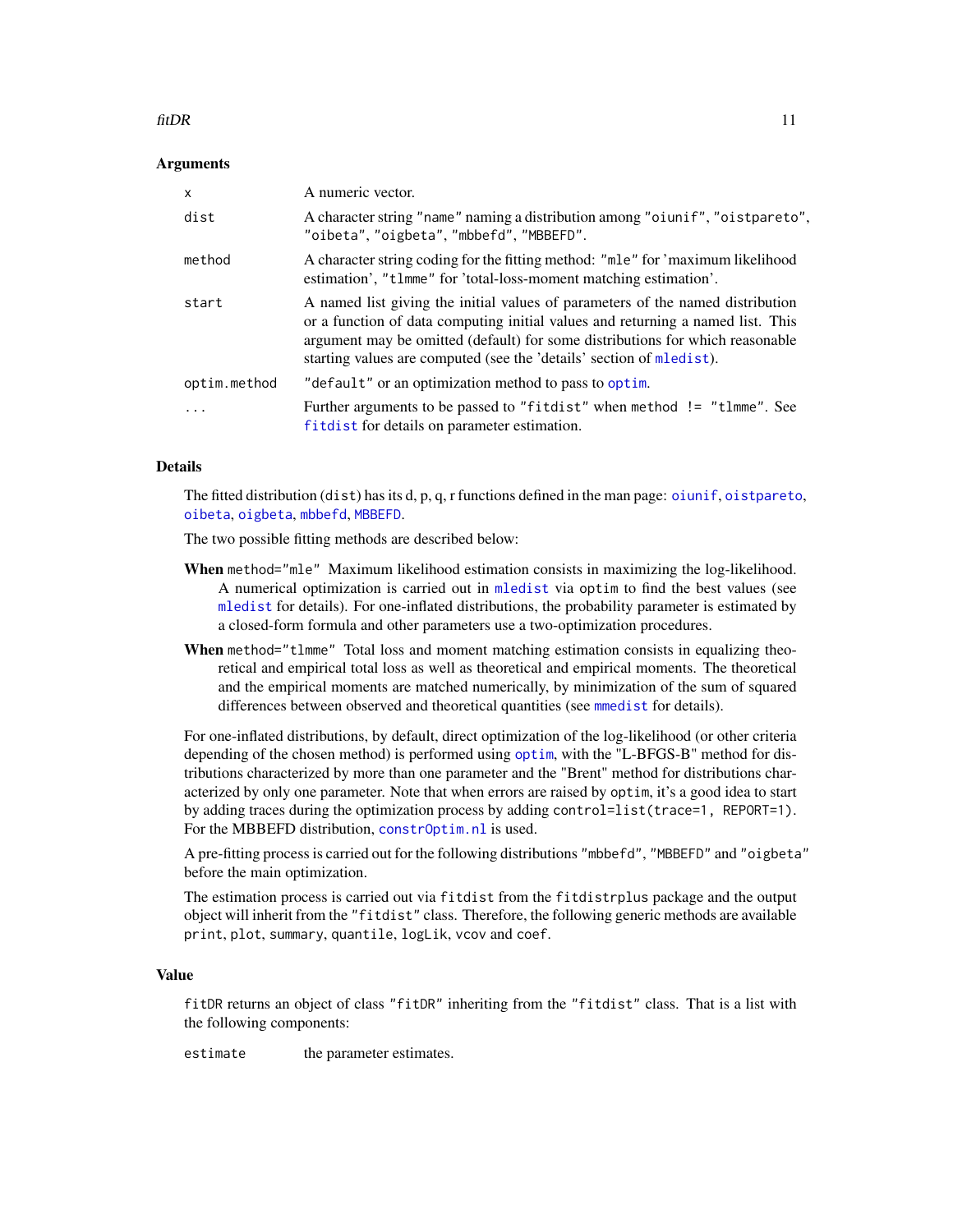<span id="page-11-0"></span>

| method      | the character string coding for the fitting method : "mle" for 'maximum likeli-<br>hood estimation', "t1mme" for 'matching total loss moment estimation'.                                   |
|-------------|---------------------------------------------------------------------------------------------------------------------------------------------------------------------------------------------|
| sd          | the estimated standard errors, NA if numerically not computable or NULL if not<br>available.                                                                                                |
| cor         | the estimated correlation matrix, NA if numerically not computable or NULL if<br>not available.                                                                                             |
| <b>VCOV</b> | the estimated variance-covariance matrix, NULL if not available.                                                                                                                            |
| loglik      | the log-likelihood.                                                                                                                                                                         |
| aic         | the Akaike information criterion.                                                                                                                                                           |
| bic         | the the so-called BIC or SBC (Schwarz Bayesian criterion).                                                                                                                                  |
| n           | the length of the data set.                                                                                                                                                                 |
| data        | the data set.                                                                                                                                                                               |
| distname    | the name of the distribution.                                                                                                                                                               |
| fix.arg     | the named list giving the values of parameters of the named distribution that<br>must be kept fixed rather than estimated by maximum likelihood or NULL if there<br>are no such parameters. |
| fix.arg.fun | the function used to set the value of fix. arg or NULL.                                                                                                                                     |
| discrete    | the input argument or the automatic definition by the function to be passed to<br>functions gofstat, plotdist and cdfcomp.                                                                  |
| dots        | the list of further arguments passed in to be used in bootdist in iterative<br>calls to mledist, mmedist, qmedist, mgedist or NULL if no such arguments.                                    |
| weights     | the vector of weigths used in the estimation process or NULL.                                                                                                                               |

Generic functions:

- print The print of a "fitDR" object shows few traces about the fitting method and the fitted distribution.
- summary The summary provides the parameter estimates of the fitted distribution, the log-likelihood, AIC and BIC statistics and when the maximum likelihood is used, the standard errors of the parameter estimates and the correlation matrix between parameter estimates.
- plot The plot of an object of class "fitDR" returned by fitdist uses the function [plotdist](#page-0-0). An object of class "fitdist" or a list of objects of class "fitDR" corresponding to various fits using the same data set may also be plotted using a cdf plot (function [cdfcomp](#page-0-0)), a density plot(function [denscomp](#page-0-0)), a density Q-Q plot (function [qqcomp](#page-0-0)), or a P-P plot (function [ppcomp](#page-0-0)).

logLik Extracts the estimated log-likelihood from the "fitDR" object.

- vcov Extracts the estimated var-covariance matrix from the "fitDR" object (only available when  $method = "mle".$
- coef Extracts the fitted coefficients from the "fitDR" object.

#### Author(s)

Christophe Dutang.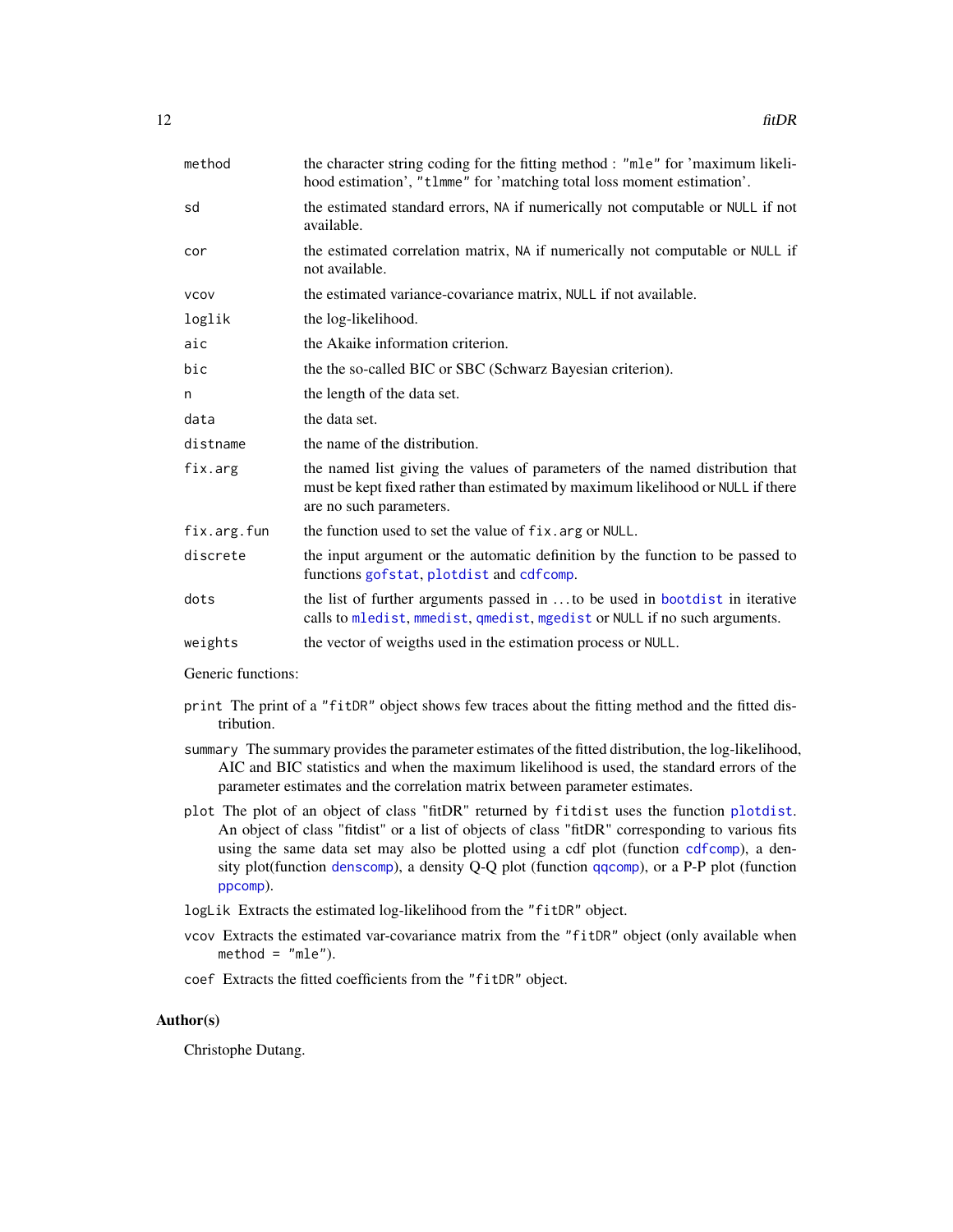#### References

Cullen AC and Frey HC (1999), *Probabilistic techniques in exposure assessment*. Plenum Press, USA, pp. 81-155.

Venables WN and Ripley BD (2002), *Modern applied statistics with S*. Springer, New York, pp. 435-446.

Vose D (2000), *Risk analysis, a quantitative guide*. John Wiley & Sons Ltd, Chischester, England, pp. 99-143.

Delignette-Muller ML and Dutang C (2015), *fitdistrplus: An R Package for Fitting Distributions*. Journal of Statistical Software, 64(4), 1-34.

#### See Also

See [mledist](#page-0-0), [mmedist](#page-0-0), for details on parameter estimation. See [gofstat](#page-0-0) for goodness-of-fit statistics. See [plotdist](#page-0-0), [graphcomp](#page-0-0) for graphs. See [bootDR](#page-5-1) for bootstrap procedures See [optim](#page-0-0) for base R optimization procedures. See [quantile.fitdist](#page-0-0), another generic function, which calculates quantiles from the fitted distribution. See [quantile](#page-0-0) for base R quantile computation.

## Examples

```
# (1) fit of a one-inflated beta distribution by maximum likelihood estimation
#
n <- 1e3
set.seed(12345)
x <- roibeta(n, 3, 2, 1/6)
f1 <- fitDR(x, "oibeta", method="mle")
summary(f1)
plot(bootdist(f1, niter=11), enhance=TRUE, trueval=c(3, 2, 1/6))
```
#### g2a *Get a parameter known g and b*

## Description

g2a returns the a parameter known g and b

#### Usage

 $g2a(g, b)$ 

#### Arguments

| g | the g parameter |
|---|-----------------|
| b | the b parameter |

<span id="page-12-0"></span> $g2a$  and the set of  $\sim$  13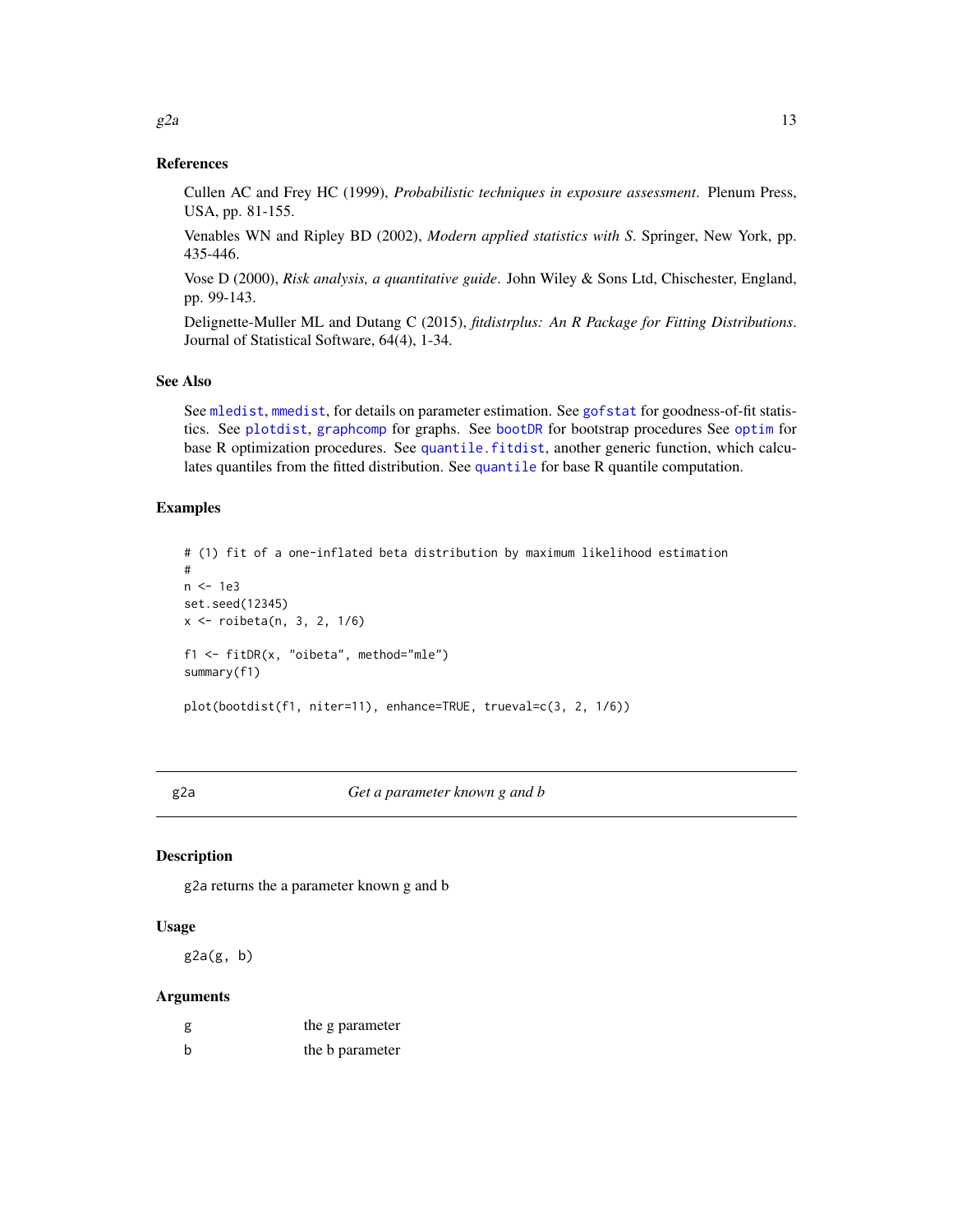## <span id="page-13-0"></span>Value

a real value

### See Also

[mbbefd-distr](#page-17-1).

## Examples

g2a(10,2)

<span id="page-13-1"></span>gbeta *The generalized Beta of the first kind Distribution*

#### Description

Density, distribution function, quantile function and random generation for the GB1 distribution with parameters shape0, shape1 and shape2.

## Usage

```
dgbeta(x, shape0, shape1, shape2, log = FALSE)
pgbeta(q, shape0, shape1, shape2, lower.tail = TRUE, log.p = FALSE)
qgbeta(p, shape0, shape1, shape2, lower.tail = TRUE, log.p = FALSE)
rgbeta(n, shape0, shape1, shape2)
ecgbeta(x, shape0, shape1, shape2)
mgbeta(order, shape0, shape1, shape2)
```
#### Arguments

| x, q                   | vector of quantiles.                                                                 |
|------------------------|--------------------------------------------------------------------------------------|
| p                      | vector of probabilities.                                                             |
| n                      | number of observations. If length(n) $> 1$ , the length is taken to be the number    |
|                        | required.                                                                            |
| shape0, shape1, shape2 |                                                                                      |
|                        | positive parameters of the GB1 distribution.                                         |
| log, log.p             | logical; if TRUE, probabilities $p$ are given as $log(p)$ .                          |
| lower.tail             | logical; if TRUE (default), probabilities are $P[X \le x]$ , otherwise, $P[X > x]$ . |
| order                  | order of the raw moment.                                                             |

## Details

The GB1 distribution with parameters shape $0 = g$ , shape1 = a and shape2 = b has density

$$
f(x) = \frac{\Gamma(a+b)}{\Gamma(a)\Gamma(b)} x^{a/g-1} (1 - x^{1/g})^{b-1} / g
$$

for  $a, b, g > 0$  and  $0 \le x \le 1$  where the boundary values at  $x = 0$  or  $x = 1$  are defined as by continuity (as limits).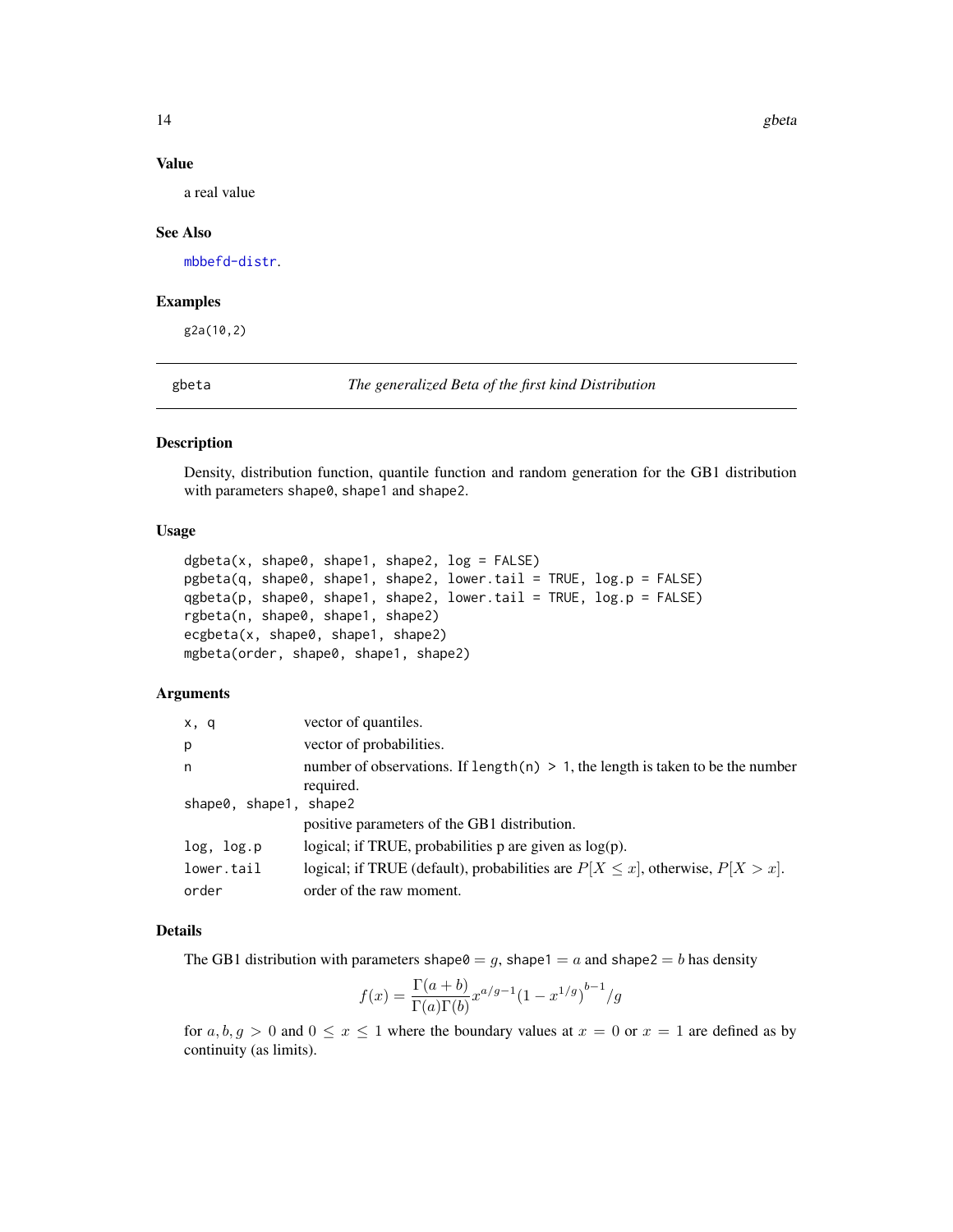## <span id="page-14-0"></span>graph-eccomp 15

#### Value

dgbeta gives the density, pgbeta the distribution function, qgbeta the quantile function, and rgbeta generates random deviates.

#### References

Becker, R. A., Chambers, J. M. and Wilks, A. R. (1988) *The New S Language*. Wadsworth & Brooks/Cole.

Abramowitz, M. and Stegun, I. A. (1972) *Handbook of Mathematical Functions.* New York: Dover. Chapter 6: Gamma and Related Functions.

Johnson, N. L., Kotz, S. and Balakrishnan, N. (1995) *Continuous Univariate Distributions*, volume 2, especially chapter 25. Wiley, New York.

#### See Also

[Distributions](#page-0-0) for other standard distributions.

#### Examples

#TODO

graph-eccomp *Graphical comparison of multiple fitted distributions*

#### Description

eccomp plots the empirical exposure curve distribution against fitted exposure curve functions.

#### Usage

```
eccomp(ft, xlim, ylim, main, xlab, ylab, do.points=TRUE,
                   datapch, datacol, fitlty, fitcol, addlegend = TRUE,
                   legendtext, xlegend = "bottomright",
                   ylegend = NULL, ...
```
## Arguments

| ft   | One "DR" object or a list of objects of class "DR".        |
|------|------------------------------------------------------------|
| xlim | The x-limits of the plot.                                  |
| vlim | The <i>y</i> -limits of the plot.                          |
| main | A main title for the plot, see also title.                 |
| xlab | A label for the x-axis, defaults to a description of x.    |
| ylab | A label for the $y$ -axis, defaults to a description of y. |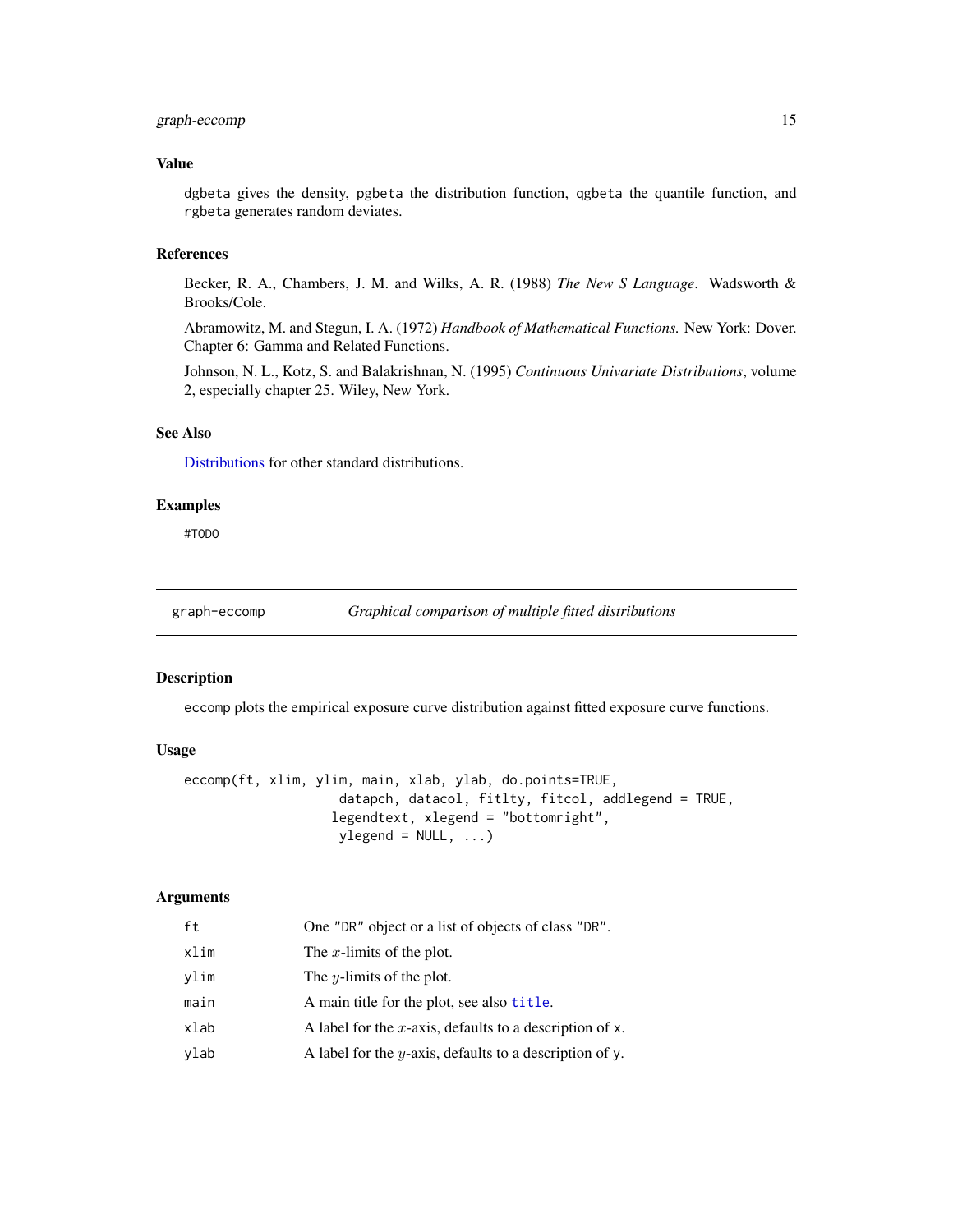<span id="page-15-0"></span>

| datapch          | An integer specifying a symbol to be used in plotting data points, see also<br>points.                                                                                     |  |
|------------------|----------------------------------------------------------------------------------------------------------------------------------------------------------------------------|--|
| datacol          | A specification of the color to be used in plotting data points.                                                                                                           |  |
| fitcol           | A (vector of) color(s) to plot fitted distributions. If there are fewer colors than<br>fits they are recycled in the standard fashion.                                     |  |
| fitlty           | A (vector of) line type(s) to plot fitted distributions/densities. If there are fewer<br>colors than fits they are recycled in the standard fashion. See also par.         |  |
| addlegend        | If TRUE, a legend is added to the plot.                                                                                                                                    |  |
| legendtext       | A character or expression vector of length $\geq 1$ to appear in the legend, see also<br>legend.                                                                           |  |
| xlegend, ylegend |                                                                                                                                                                            |  |
|                  | The x and y co-ordinates to be used to position the legend. They can be specified<br>by keyword or in any way which is accepted by 'xy.coords': see legend for<br>details. |  |
| do.points        | logical; if TRUE, also draw points at the x-locations. Default is true. For large<br>dataset ( $n > 1e4$ ), do points is ignored and no point is drawn.                    |  |
| .                | Further graphical arguments passed to graphical functions used in cdfcomp, den-<br>scomp, ppcomp and qqcomp.                                                               |  |

## Details

eccomp provides a exposure curve plot of each fitted distribution along with the eecf.

By default a legend is added to these plots. Many graphical arguments are optional, dedicated to personalize the plots, and fixed to default values if omitted.

## Author(s)

Christophe Dutang.

## See Also

See [plot](#page-0-0), [legend](#page-0-0), [eecf](#page-6-1).

## Examples

# (1)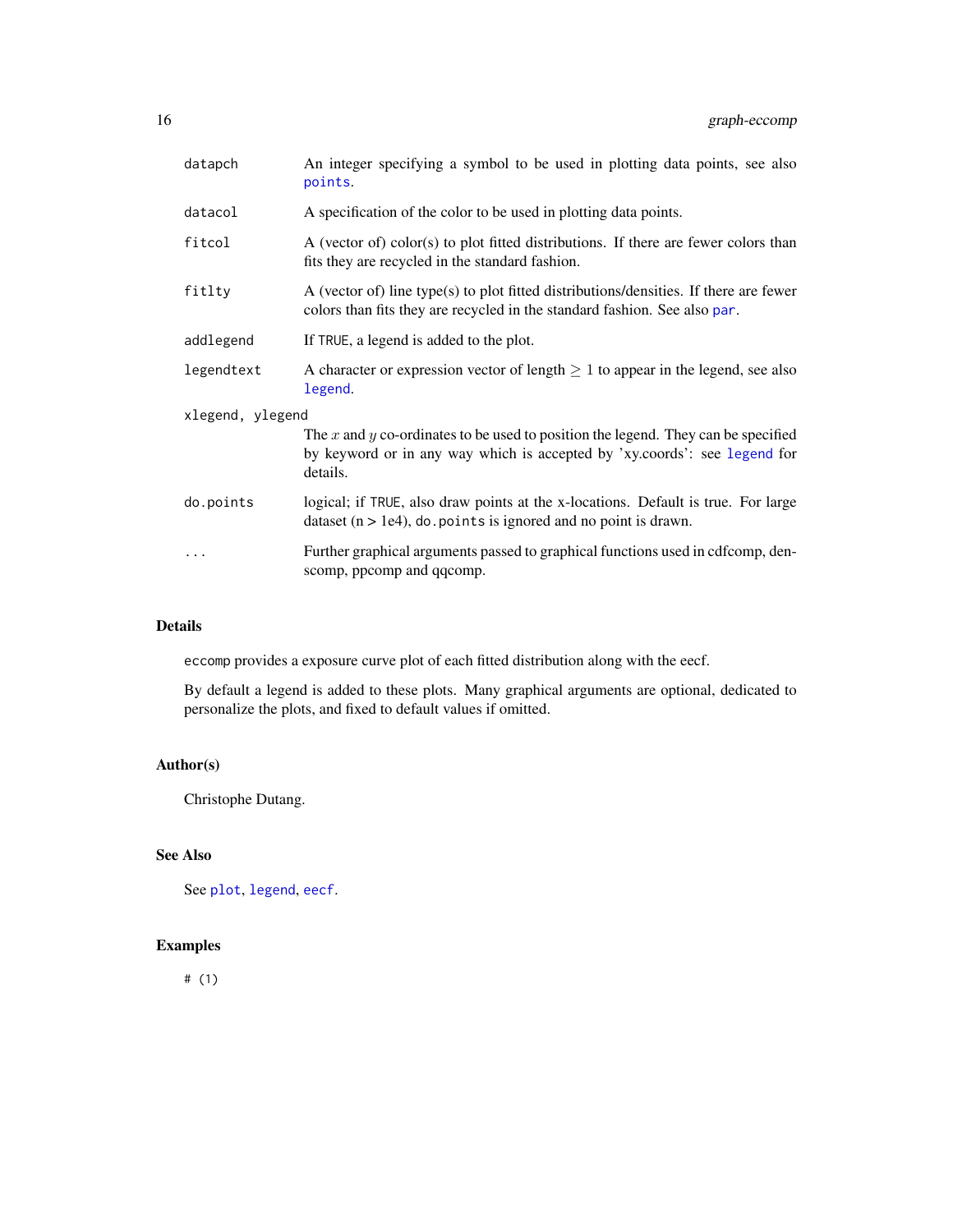<span id="page-16-0"></span>

## Description

The lossalae is a data frame of 1500 rows and 4 columns containing 1,500 general liability claims randomly chosen from late settlement lags and were provided by Insurance Services Office, Inc. Each claim consists of an indemnity payment (the loss, X1) and an allocated loss adjustment expense (ALAE). ALAE are types of insurance company expenses that are specifically attributable to the settlement of individual claims such as lawyers' fees and claims investigation expenses. The third column is the underwriting limit of the policy and and the fourth column indicates a censored observation.

#### Usage

```
data(lossalaefull)
```
#### Format

lossalaefull contains four columns:

Loss A numeric vector containing the indemnity payments (USD).

ALAE A numeric vector containing the allocated loss adjustment expenses (USD).

Limit A numeric vector containing the policy limit (USD).

Censored A binary indicating that the payments are capped to their policy limit (USD).

#### Source

Frees, E. W. and Valdez, E. A. (1998) Understanding relationships using copulas. *North American Actuarial Journal*, 2, 1–15.

<http://lstat.kuleuven.be/Wiley/>

#### References

Klugman, S. A. and Parsa, R. (1999) Fitting bivariate loss distributions with copulas. *Insurance: Mathematics and Economics*, 24, 139–148.

Beirlant, J., Goegebeur, Y., Segers, J. and Teugels, J. L. (2004) *Statistics of Extremes: Theory and Applications.*, Chichester, England: John Wiley and Sons.

Cebrian, A.C., Denuit, M. and Lambert, P. (2003). *Analysis of bivariate tail dependence using extreme value copulas: An application to the SOA medical large claims database*, Belgian Actuarial Bulletin, Vol. 3, No. 1.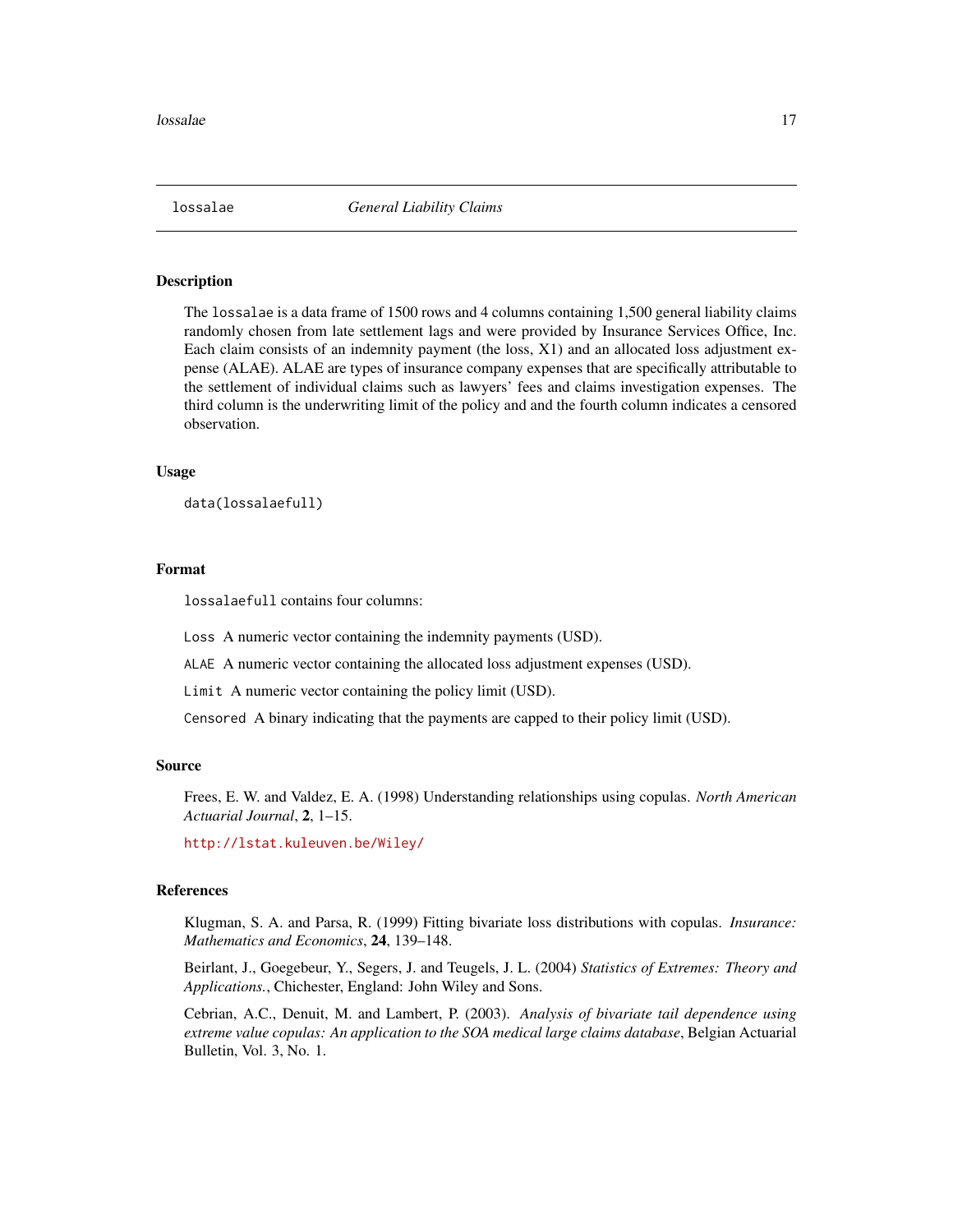#### Examples

```
# (1) load of data
#
data(lossalaefull)
```
<span id="page-17-1"></span>mbbefd-distr *The MBBEFD distribution (two parametrizations)*

#### <span id="page-17-2"></span>Description

These functions perform probabilistic analysis as well as random sampling on the MBBEFD distribution: the 1st parametrization MBBEFD(a,b) is implemented in  $\langle d, p, q, r \rangle$  mbbefd, the 2nd parametrization MBBEFD(g,b) is implemented in <d,p,q,r>MBBEFD. We also provide raw moments, exposure curve function and total loss.

#### Usage

```
dmbbefd(x, a, b, log=FALSE, g)
pmbbefd(q, a, b, lower.tail = TRUE, log.p = FALSE, g)qmbbefd(p, a, b, lower.tail = TRUE, log.p = FALSE, g)rmbbefd(n, a, b)
ecmbbefd(x, a, b)
mmbbefd(order, a, b)
tlmbbefd(a, b)
dMBBEFD(x, g, b, log=FALSE)
pMBBEPD(q, g, b, lower.tail = TRUE, log.p = FALSE)qMBBEFD(p, g, b, lower.tail = TRUE, log.p = FALSE)rMBBEFD(n, g, b)
ecMBBEFD(x, g, b)
mMBBEFD(order, g, b)
tlMBBEFD(g, b)
```
#### Arguments

| x, q    | vector of quantiles.                                                                          |
|---------|-----------------------------------------------------------------------------------------------|
| p       | vector of probabilities.                                                                      |
| n.      | number of observations. If $length(n) > 1$ , the length is take to be the number<br>required. |
| a, b, g | shape parameters. For . mbbefd functions, g is computed from a.                               |

<span id="page-17-0"></span>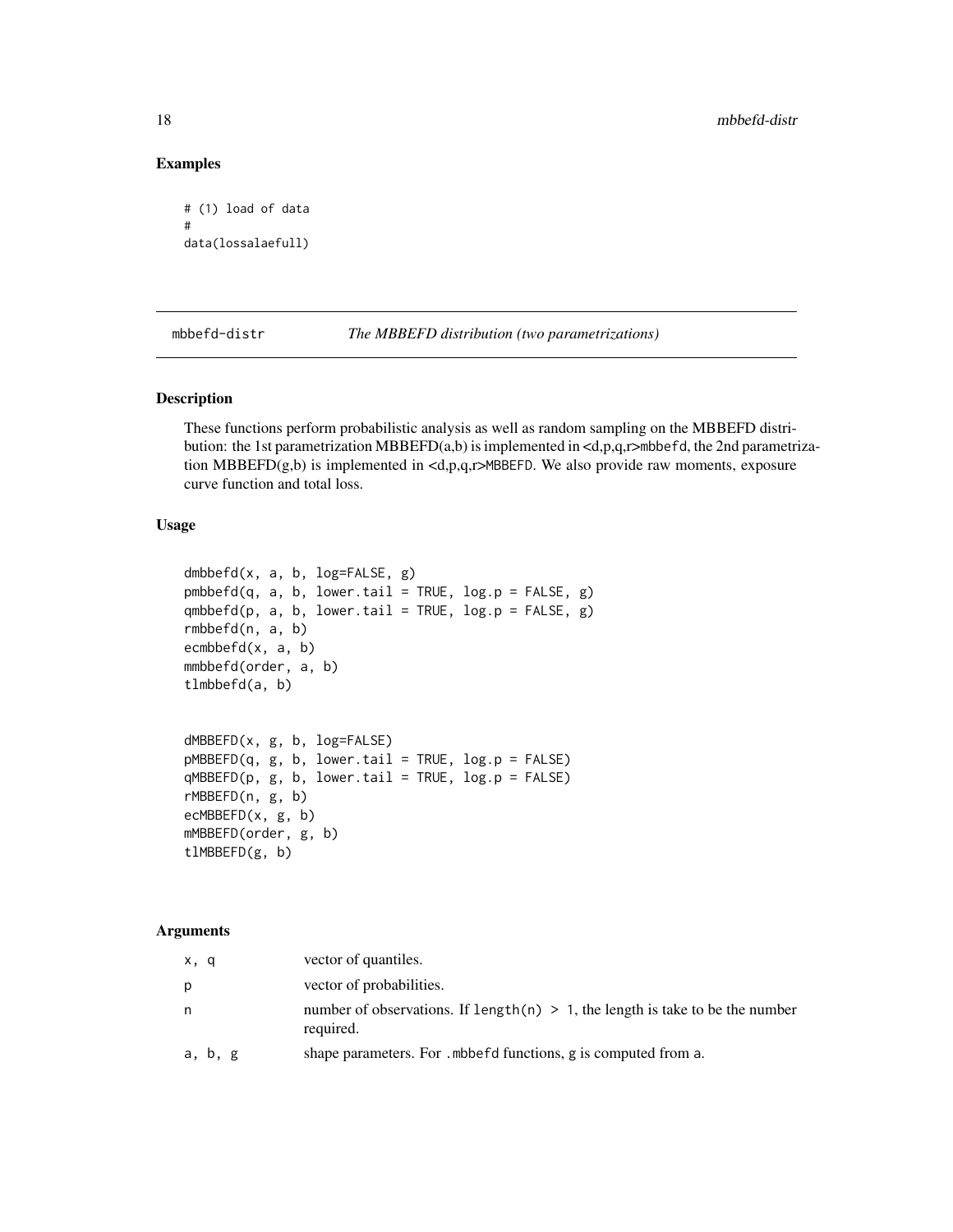#### <span id="page-18-0"></span>mbbefd-distr 19

| order      | order of the raw moment.                                                             |
|------------|--------------------------------------------------------------------------------------|
| log. log.p | logical; if TRUE, probabilities p are given as $log(p)$ .                            |
| lower.tail | logical; if TRUE (default), probabilities are $P[X \le x]$ , otherwise, $P[X > x]$ . |

## Details

it shall be remebered that  $g = \frac{1}{p_1} = \frac{a+b}{(a+1)*b}$ .

## Value

A numeric value or a vector.

#### Author(s)

Giorgio Spedicato, Dutang Christophe

## References

BERNEGGER, STEFAN. THE SWISS RE EXPOSURE CURVES AND THE MBBEFD DISTRI-BUTION CLASS. Astin Bulletin (1997): 99.

## See Also

[swissRe](#page-26-1), [exposureCurve](#page-8-1).

#### Examples

```
#1st parametrization
#
aPar=0.2
bPar=0.04
rmbbefd(n=10,a=aPar,b=bPar) #for random generation
qmbbefd(p=0.7,a=aPar,b=bPar) #for quantiles
dmbbefd(x=0.5,a=aPar,b=bPar) #for density
pmbbefd(q=0.5,a=aPar,b=bPar) #for distribution function
#2nd parametrization
#
gPar=2
bPar=0.04
rMBBEFD(n=10,g=gPar,b=bPar) #for random generation
qMBBEFD(p=0.7,g=gPar,b=bPar) #for quantiles
dMBBEFD(x=0.5,g=gPar,b=bPar) #for density
pMBBEFD(q=0.5,g=gPar,b=bPar) #for distribution function
```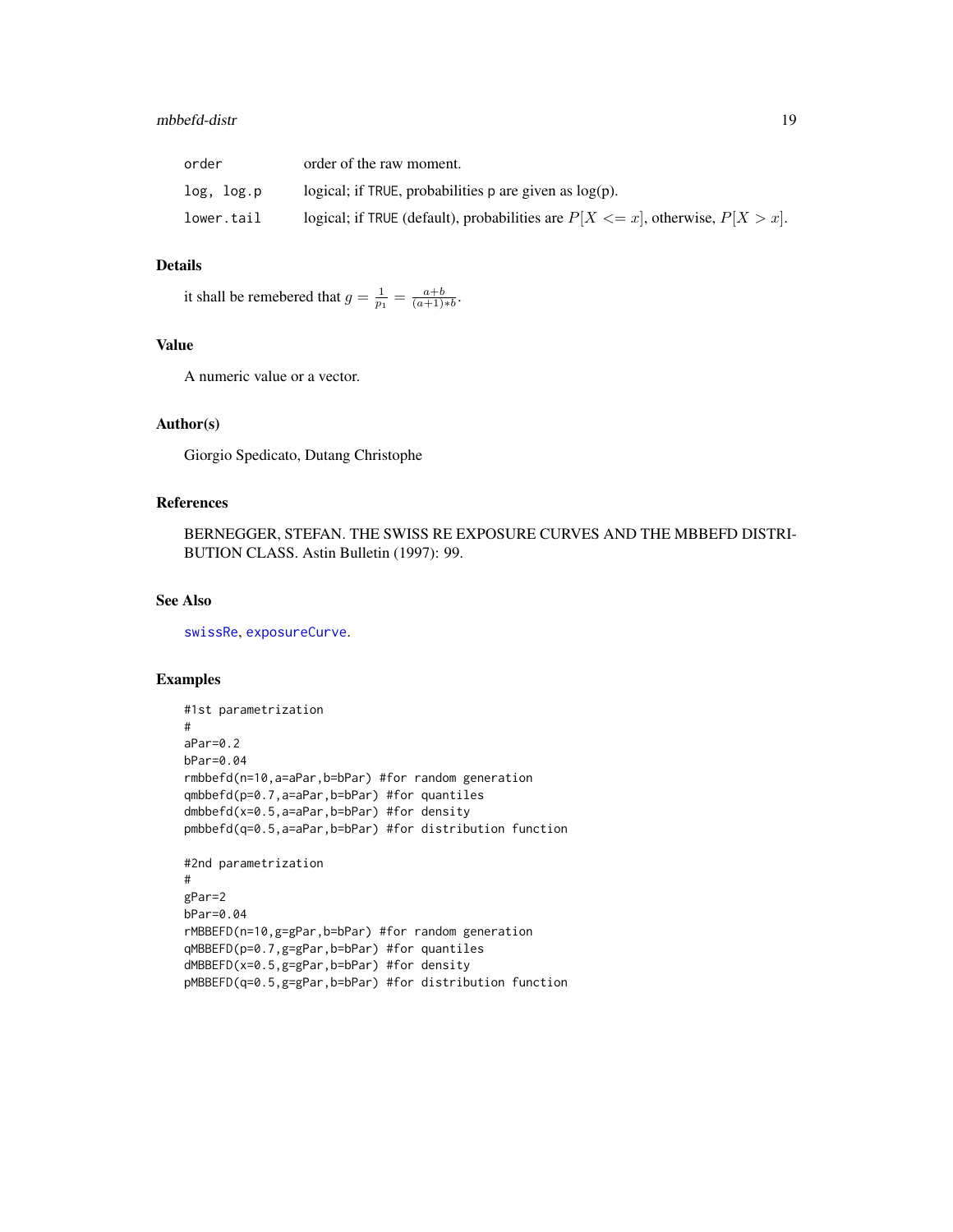<span id="page-19-1"></span><span id="page-19-0"></span>

#### Description

These functions perform probabilistic analysis as well as random sampling on one-inflated beta distribution.

## Usage

```
doibeta(x, shape1, shape2, p1, ncp=0, log=FALSE)
poibeta(q, shape1, shape2, p1, ncp=0, lower.tail = TRUE, log.p = FALSE)
qoibeta(p, shape1, shape2, p1, ncp=0, lower.tail = TRUE, log.p = FALSE)
roibeta(n, shape1, shape2, p1, ncp=0)
ecoibeta(x, shape1, shape2, p1, ncp=0)
moibeta(order, shape1, shape2, p1, ncp=0)
tloibeta(shape1, shape2, p1, ncp=0)
```
## Arguments

| x, q                    | vector of quantiles.                                                                          |
|-------------------------|-----------------------------------------------------------------------------------------------|
| p                       | vector of probabilities.                                                                      |
| n                       | number of observations. If length(n) $> 1$ , the length is take to be the number<br>required. |
| p1, shape1, shape2, ncp |                                                                                               |
|                         | parameters.                                                                                   |
| order                   | order of the raw moment.                                                                      |
| log, log.p              | logical; if $TRUE$ , probabilities p are given as $log(p)$ .                                  |
| lower.tail              | logical; if TRUE (default), probabilities are $P[X \le x]$ , otherwise, $P[X > x]$ .          |

#### Details

d,p,q,ec,m,tl-oibeta functions computes the density function, the distribution function, the quantile function, the exposure curve function, raw moments and total loss of the one-inflated beta distribution. roibeta generates random variates of this distribution.

## Value

A numeric value or a vector.

#### Author(s)

Dutang Christophe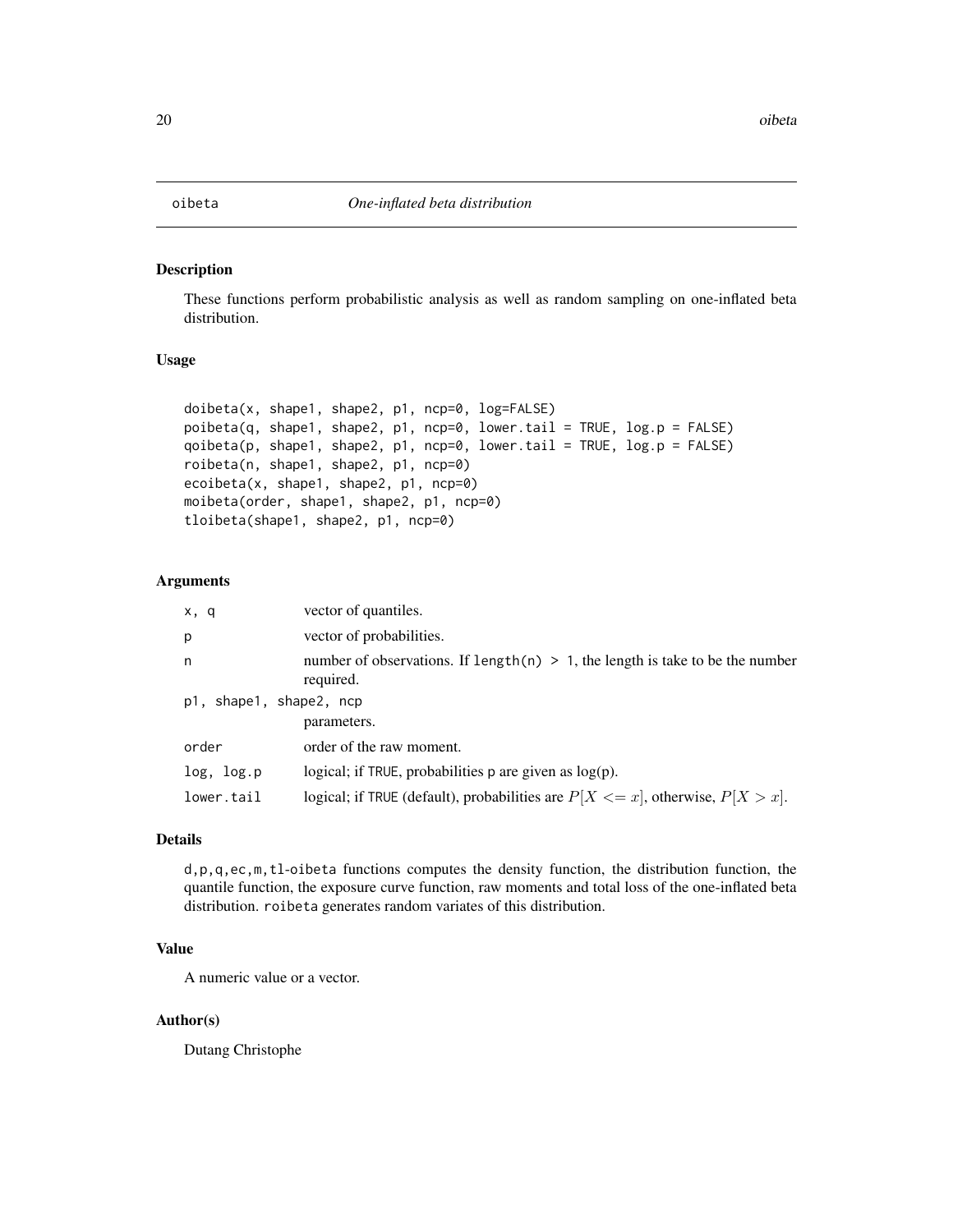#### <span id="page-20-0"></span>oidistribution 21

## See Also

[mbbefd-distr](#page-17-1) and [oidistribution](#page-20-1).

#### Examples

#TODO

<span id="page-20-1"></span>oidistribution *One-inflated distributions*

## Description

These functions perform probabilistic analysis as well as random sampling on one-inflated distributions.

## Usage

```
doifun(x, dfun, p1, log=FALSE, ...)
poifun(q, pfun, p1, lower.tail = TRUE, log.p = FALSE, ...)
qoifun(p, qfun, p1, lower.tail = TRUE, log.p = FALSE, ...)
roifun(n, rfun, p1, ...)
ecoifun(x, ecfun, mfun, p1, ...)
moifun(order, mfun, p1, ...)
tloifun(p1, ...)
```
## Arguments

| x, q                   | vector of quantiles.                                                                               |
|------------------------|----------------------------------------------------------------------------------------------------|
| p                      | vector of probabilities.                                                                           |
| n                      | number of observations. If length(n) $> 1$ , the length is take to be the number<br>required.      |
| dfun, pfun, qfun, rfun |                                                                                                    |
|                        | $d$ , p, q, r functions of the original distribution.                                              |
| p1                     | parameter for the probability at x=1.                                                              |
| ecfun, mfun            | exposure curve and moment functions which should have arguments $x$ ,<br>and order,  respectively. |
| order                  | order of the raw moment.                                                                           |
| log, log.p             | logical; if TRUE, probabilities $p$ are given as $log(p)$ .                                        |
| lower.tail             | logical; if TRUE (default), probabilities are $P[X \le x]$ , otherwise, $P[X > x]$ .               |
| $\cdots$               | further arguments to pass to dfun, pfun, qfun, rfun, ecfun, mfun.                                  |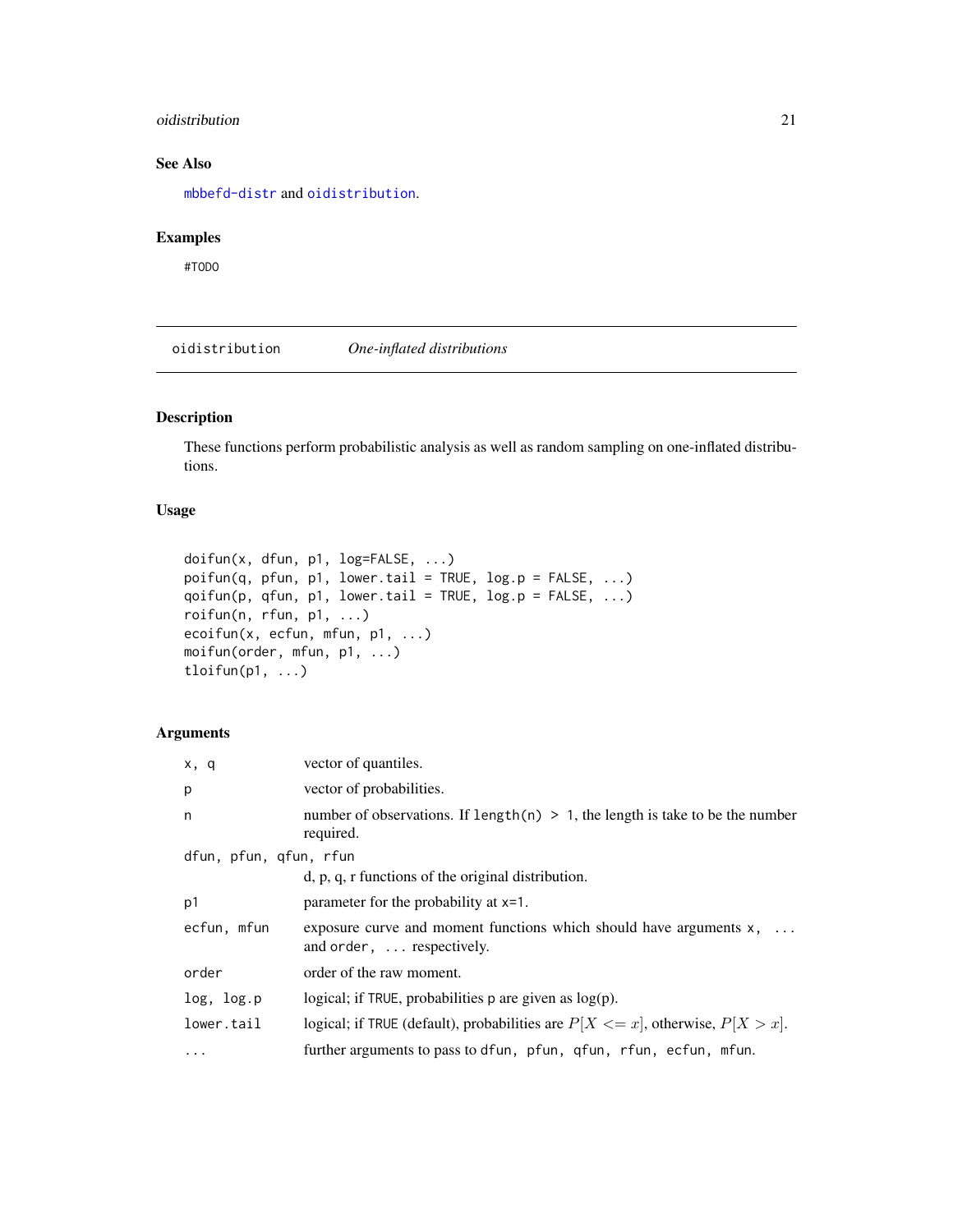## <span id="page-21-0"></span>Details

d,p,q,ec,m,tl functions of oifun computes the density function, the distribution function, the quantile function, the exposure curve function, raw moments and total loss of an one-inflated distribution of an original distribution specified by d,p,q,ec,m-fun. roifun generates random variates of the resulting distribution.

## Value

A numeric value or a vector.

#### Author(s)

Dutang Christophe

## See Also

[oibeta](#page-19-1), [oiunif](#page-23-1), [oistpareto](#page-22-1) and [oidistribution](#page-20-1).

<span id="page-21-1"></span>oigbeta *One-inflated generalized beta of the first kind (GB1)) distribution*

#### Description

These functions perform probabilistic analysis as well as random sampling on one-inflated GB1 distribution.

#### Usage

```
doigbeta(x, shape0, shape1, shape2, p1, log=FALSE)
poigbeta(q, shape0, shape1, shape2, p1, lower.tail = TRUE, log.p = FALSE)
qoigbeta(p, shape0, shape1, shape2, p1, lower.tail = TRUE, log.p = FALSE)
roigbeta(n, shape0, shape1, shape2, p1)
ecoigbeta(x, shape0, shape1, shape2, p1)
moigbeta(order, shape0, shape1, shape2, p1)
tloigbeta(shape0, shape1, shape2, p1)
```
#### Arguments

| x, q | vector of quantiles.                                                                          |
|------|-----------------------------------------------------------------------------------------------|
| р    | vector of probabilities.                                                                      |
| n    | number of observations. If length(n) $> 1$ , the length is take to be the number<br>required. |
|      | p1, shape0, shape1, shape2                                                                    |
|      | shape parameters.                                                                             |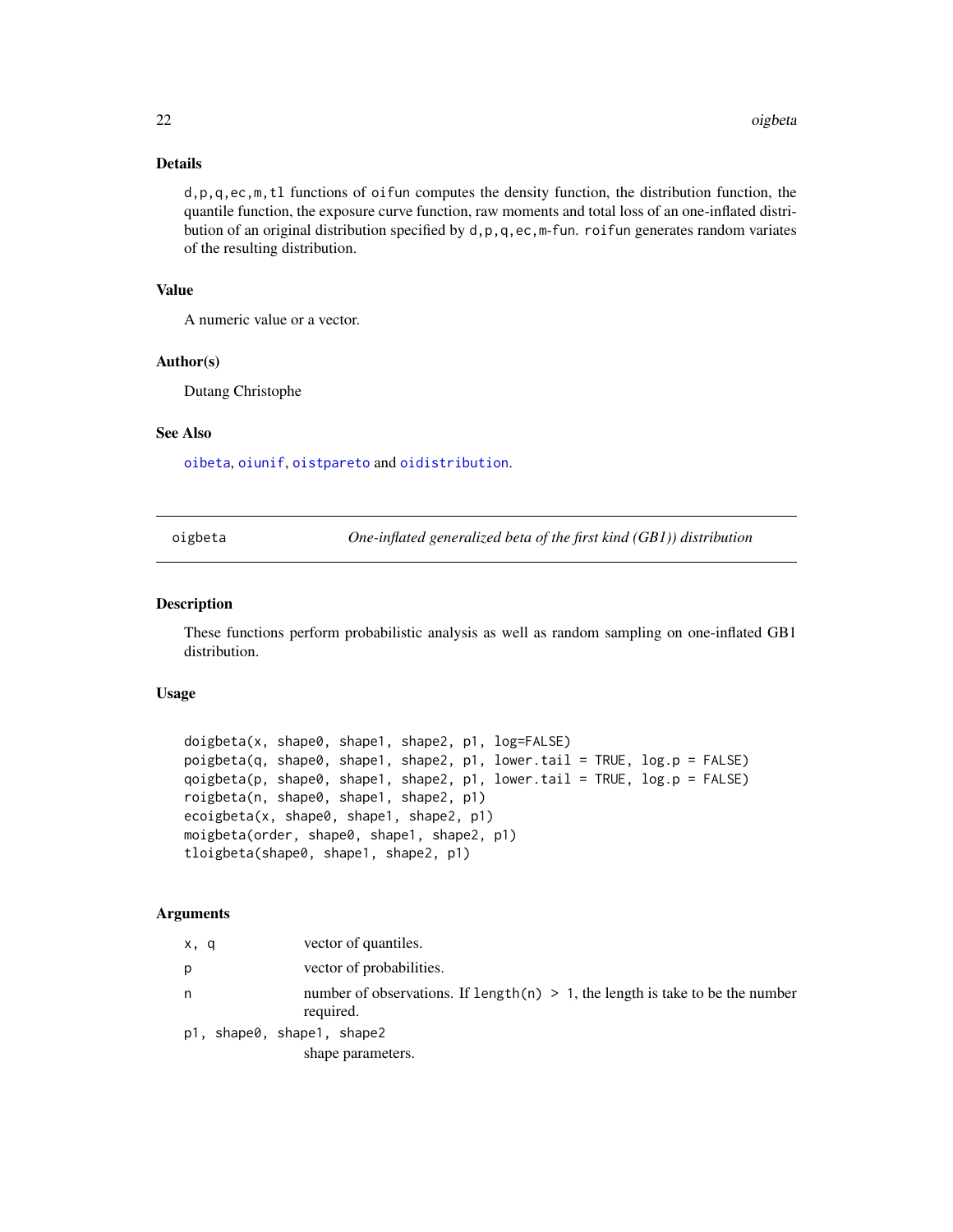#### <span id="page-22-0"></span>oistpareto 23

| order      | order of the raw moment.                                                             |
|------------|--------------------------------------------------------------------------------------|
| log. log.p | logical; if TRUE, probabilities $p$ are given as $log(p)$ .                          |
| lower.tail | logical; if TRUE (default), probabilities are $P[X \le x]$ , otherwise, $P[X > x]$ . |

## Details

d,p,q,ec,m,tl-oigbeta functions computes the density function, the distribution function, the quantile function, the exposure curve function, raw moments and total loss of the one-inflated GB1 distribution. roigbeta generates random variates of this distribution.

## Value

A numeric value or a vector.

#### Author(s)

Dutang Christophe

## See Also

[mbbefd-distr](#page-17-1) and [oidistribution](#page-20-1).

## Examples

#TODO

<span id="page-22-1"></span>oistpareto *One-inflated shifted truncated pareto distribution*

## Description

These functions perform probabilistic analysis as well as random sampling on one-inflated shifted truncated pareto distribution.

#### Usage

```
doistpareto(x, a, p1, log=FALSE)
poistpareto(q, a, p1, lower.tail = TRUE, log.p = FALSE)
qoistpareto(p, a, p1, lower.tail = TRUE, log.p = FALSE)
roistpareto(n, a, p1)
ecoistpareto(x, a, p1)
moistpareto(order, a, p1)
tloistpareto(a, p1)
```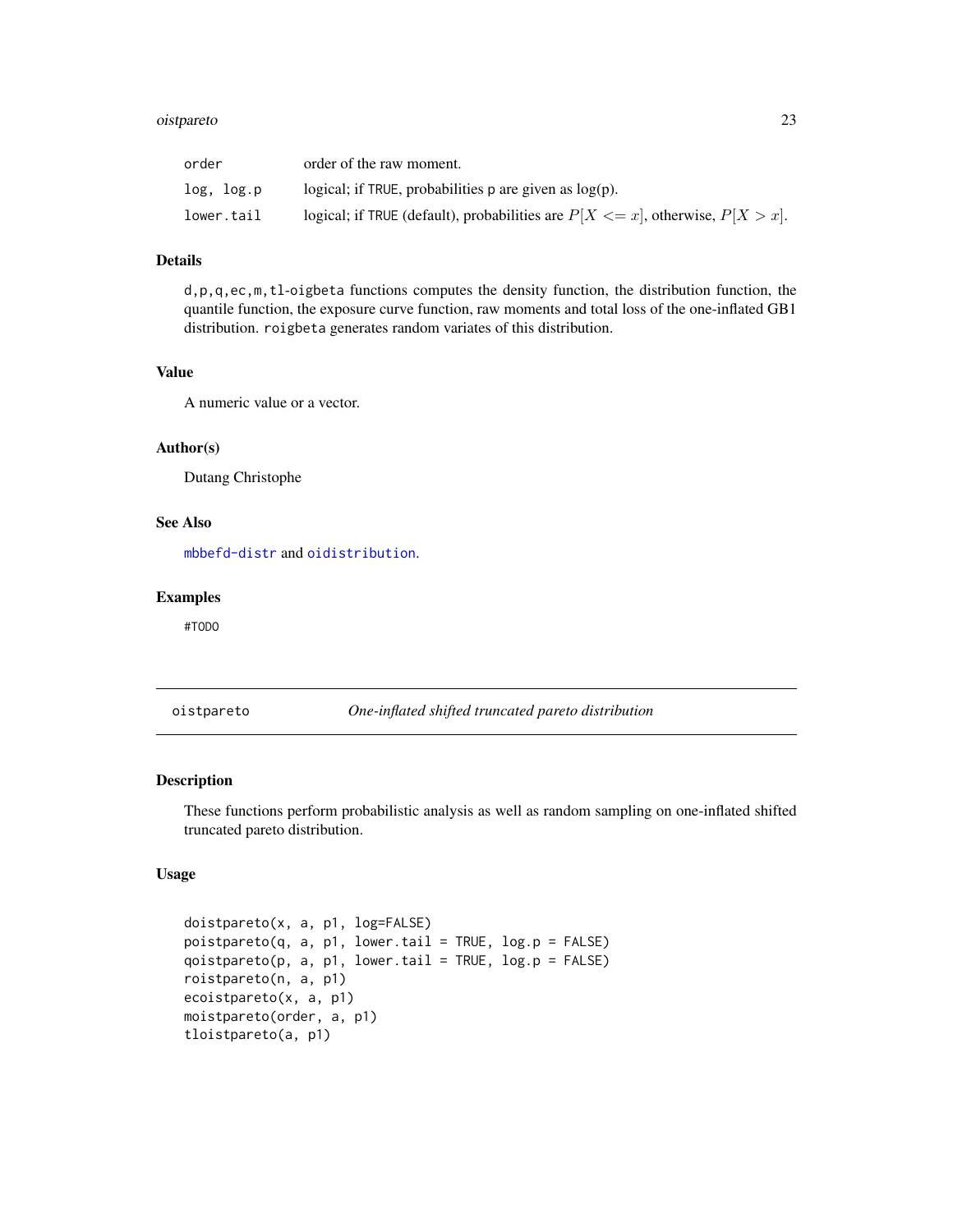<span id="page-23-0"></span>24 oiunif

## Arguments

| x, q       | vector of quantiles.                                                                          |
|------------|-----------------------------------------------------------------------------------------------|
| p          | vector of probabilities.                                                                      |
| n          | number of observations. If length(n) $> 1$ , the length is take to be the number<br>required. |
| a, p1      | parameters.                                                                                   |
| order      | order of the raw moment.                                                                      |
| log, log.p | logical; if TRUE, probabilities $p$ are given as $log(p)$ .                                   |
| lower.tail | logical; if TRUE (default), probabilities are $P[X \le x]$ , otherwise, $P[X > x]$ .          |

#### Details

d,p,q,ec,m,tl-oistpareto functions computes the density function, the distribution function, the quantile function, the exposure curve function, raw moments and total loss of the one-inflated shifted truncated pareto distribution. roistpareto generates random variates of this distribution.

## Value

A numeric value or a vector.

## Author(s)

Dutang Christophe

## See Also

[mbbefd-distr](#page-17-1) and [oidistribution](#page-20-1).

## Examples

#TODO

<span id="page-23-1"></span>oiunif *One-inflated uniform distribution*

## Description

These functions perform probabilistic analysis as well as random sampling on one-inflated uniform distribution.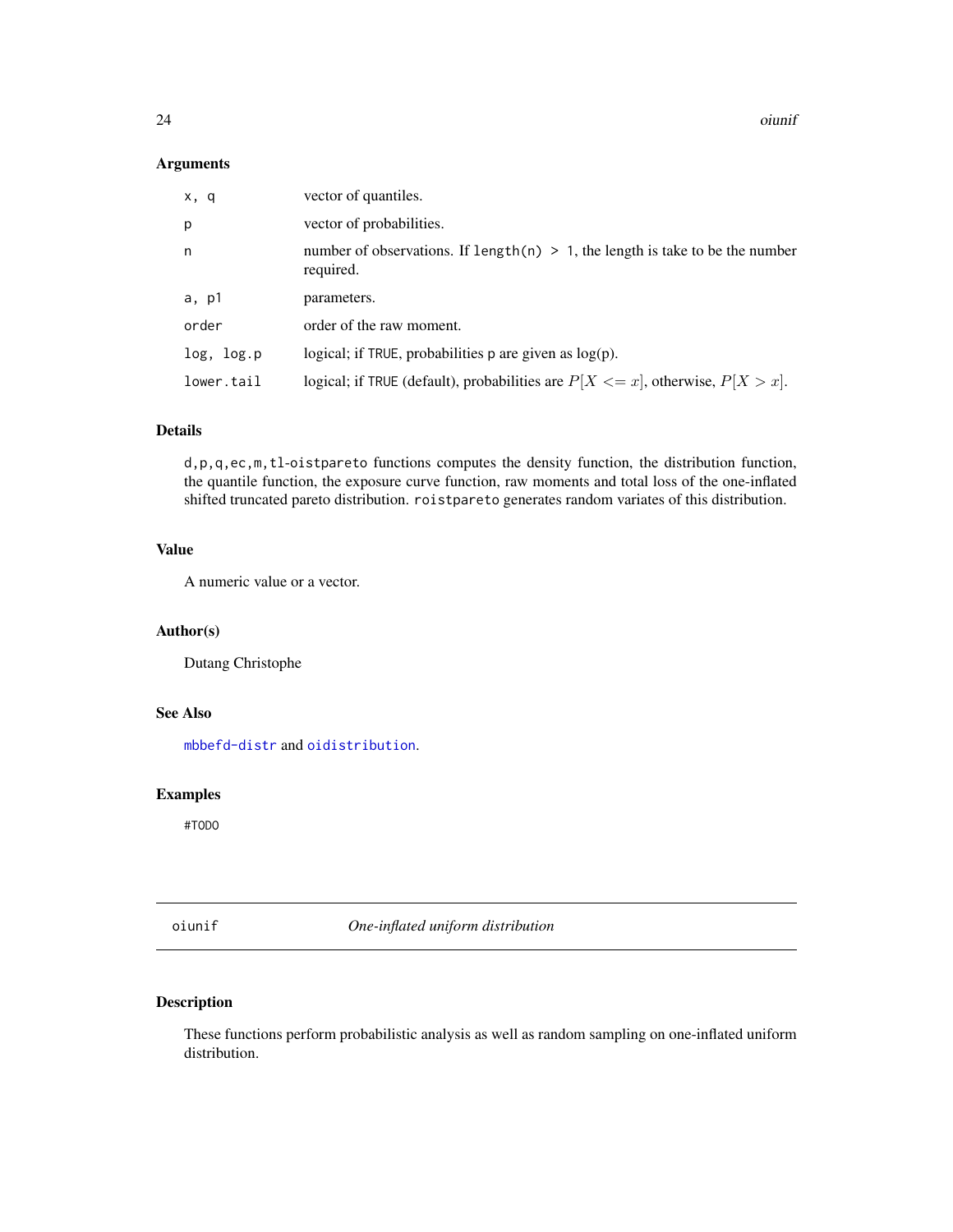#### <span id="page-24-0"></span>oiunif 25

## Usage

```
doiunif(x, p1, log=FALSE)
point(f(q, p1, lower.tail = TRUE, log.p = FALSE)qojunif(p, p1, lower.tail = TRUE, log.p = FALSE)roiunif(n, p1)
ecoiunif(x, p1)
moiunif(order, p1)
tloiunif(p1)
```
#### Arguments

| x, q       | vector of quantiles.                                                                          |
|------------|-----------------------------------------------------------------------------------------------|
| p          | vector of probabilities.                                                                      |
| n          | number of observations. If length(n) $> 1$ , the length is take to be the number<br>required. |
| p1         | parameter.                                                                                    |
| order      | order of the raw moment.                                                                      |
| log, log.p | logical; if TRUE, probabilities $p$ are given as $log(p)$ .                                   |
| lower.tail | logical; if TRUE (default), probabilities are $P[X \le x]$ , otherwise, $P[X > x]$ .          |

## Details

d,p,q,ec,m,tl-oiunif functions computes the density function, the distribution function, the quantile function, the exposure curve function, raw moments and total loss of the one-inflated uniform distribution. roiunif generates random variates of this distribution.

#### Value

A numeric value or a vector.

#### Author(s)

Dutang Christophe

## See Also

[mbbefd-distr](#page-17-1) and [oidistribution](#page-20-1).

## Examples

#TODO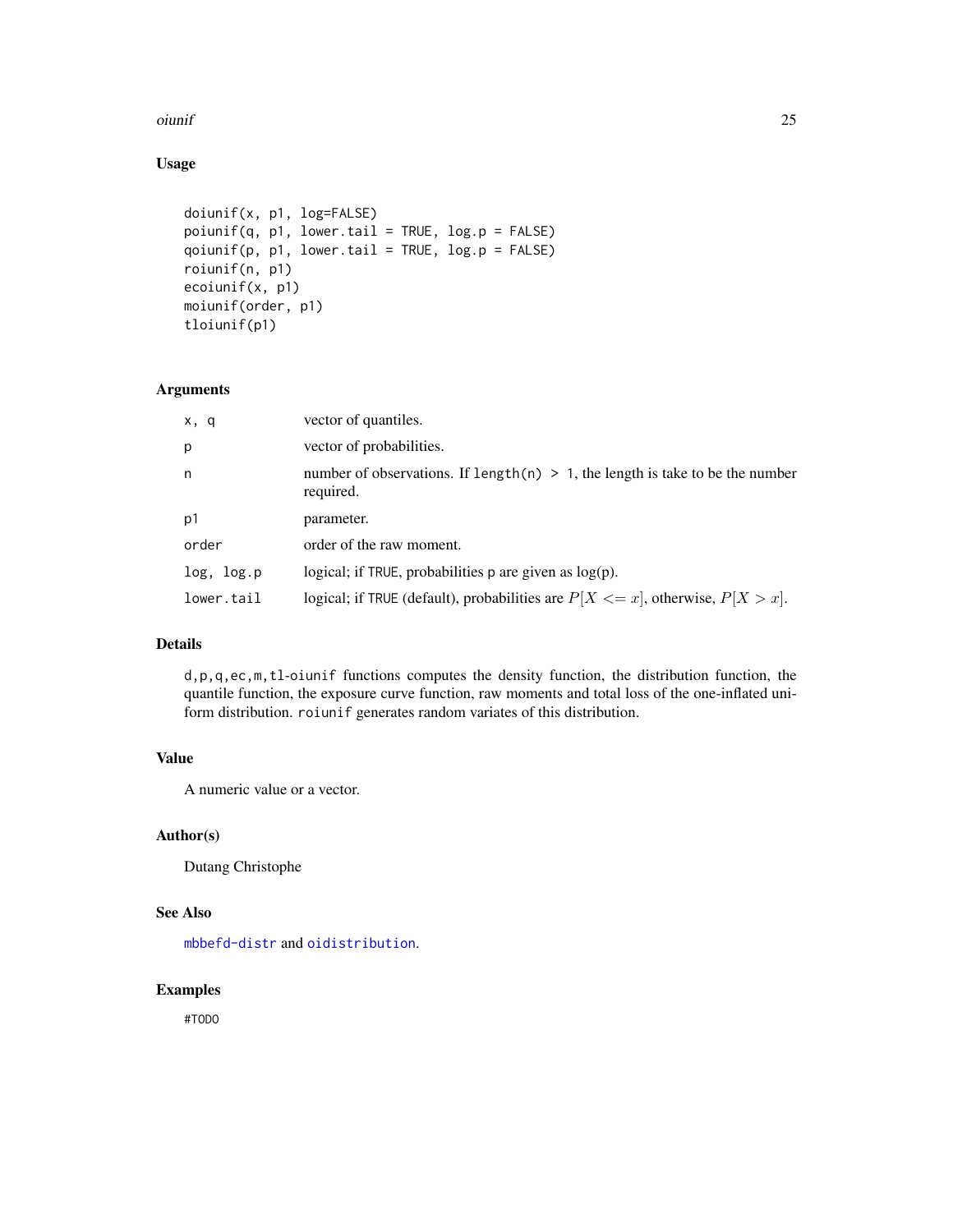<span id="page-25-1"></span><span id="page-25-0"></span>

## Description

These functions perform probabilistic analysis as well as random sampling on the shifted truncated Pareto distribution.

## Usage

```
dstpareto(x, a, log=FALSE)
pstepareto(q, a, lowertail = TRUE, <math>log.p = FALSE)
qstpareto(p, a, lower.tail = TRUE, log.p = FALSE)
rstpareto(n, a)
mstpareto(order, a)
ecstpareto(x, a)
```
### Arguments

| x, q       | vector of quantiles.                                                                          |
|------------|-----------------------------------------------------------------------------------------------|
| p          | vector of probabilities.                                                                      |
| n          | number of observations. If length(n) $> 1$ , the length is take to be the number<br>required. |
| order      | order of the raw moment.                                                                      |
| a          | shape parameter.                                                                              |
| log, log.p | logical; if $TRUE$ , probabilities p are given as $log(p)$ .                                  |
| lower.tail | logical; if TRUE (default), probabilities are $P[X \le x]$ , otherwise, $P[X > x]$ .          |

## Details

TODO!

#### Value

A numeric value or a vector.

## Author(s)

Dutang Christophe

#### References

TODO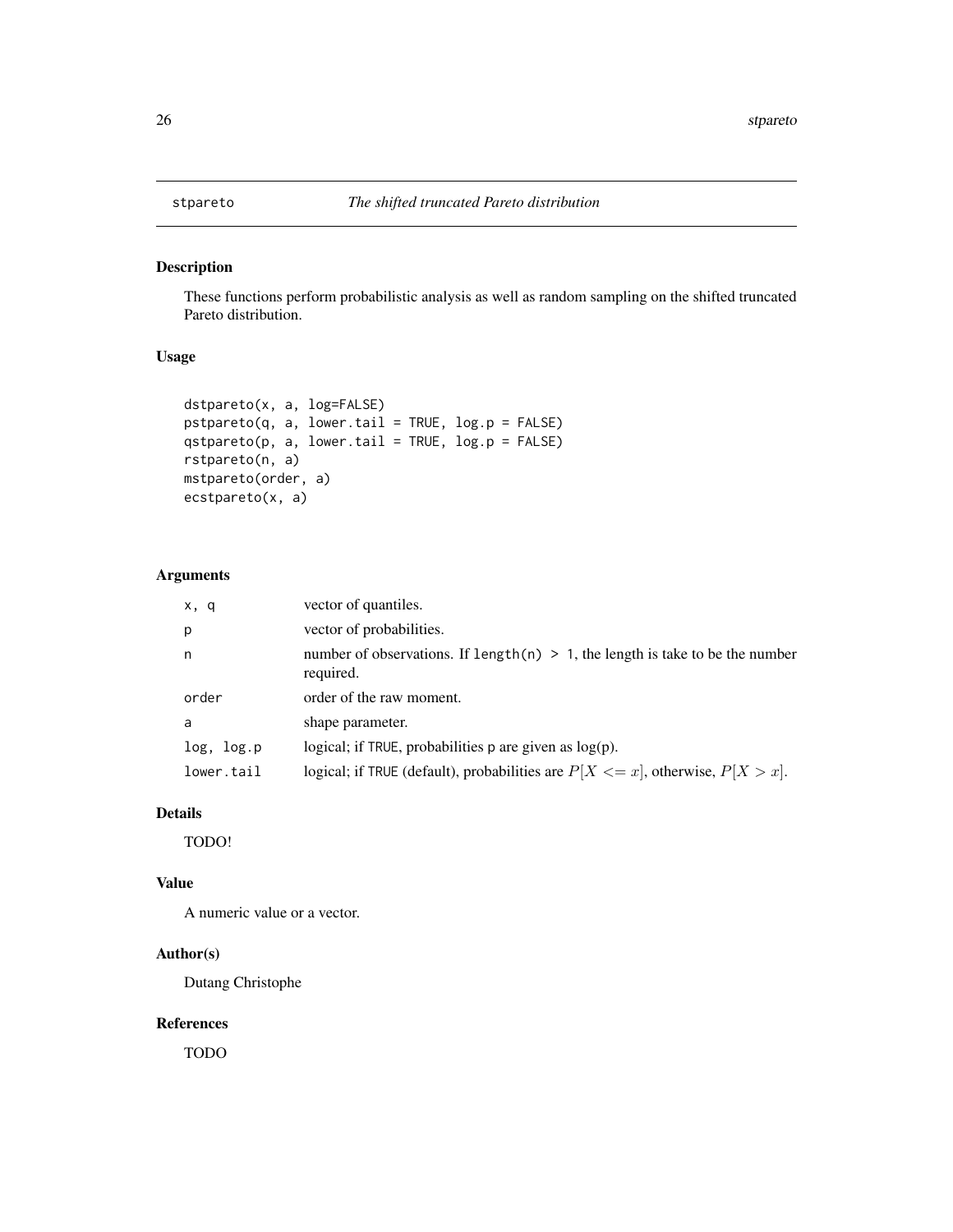#### <span id="page-26-0"></span>swissRe 27

## See Also

[mbbefd-distr](#page-17-1), [exposureCurve](#page-8-1)

#### Examples

dstpareto(0:4/4, 2)

pstpareto(0:4/4, 1/2)

<span id="page-26-1"></span>swissRe *Swiss Re exposure curve generation function*

## Description

This function turns out the MBBEFD b and g parameters for the famous Swiss Re (SR) exposure curves.

## Usage

swissRe(c)

## Arguments

c A numeric value

## Details

The four Swiss Re Y1-Y4 are defined for  $c=1.5, 2, 3, 4$ . In addition  $c=5$  coincides with a curve used by Lloyds for industrial risks exposure rating.

## Value

A named two dimensional vector

## Author(s)

Giorgio Spedicato

## References

BERNEGGER, STEFAN. THE SWISS RE EXPOSURE CURVES AND THE MBBEFD DISTRI-BUTION CLASS. Astin Bulletin (1997): 99.

## See Also

[mbbefd-distr](#page-17-1).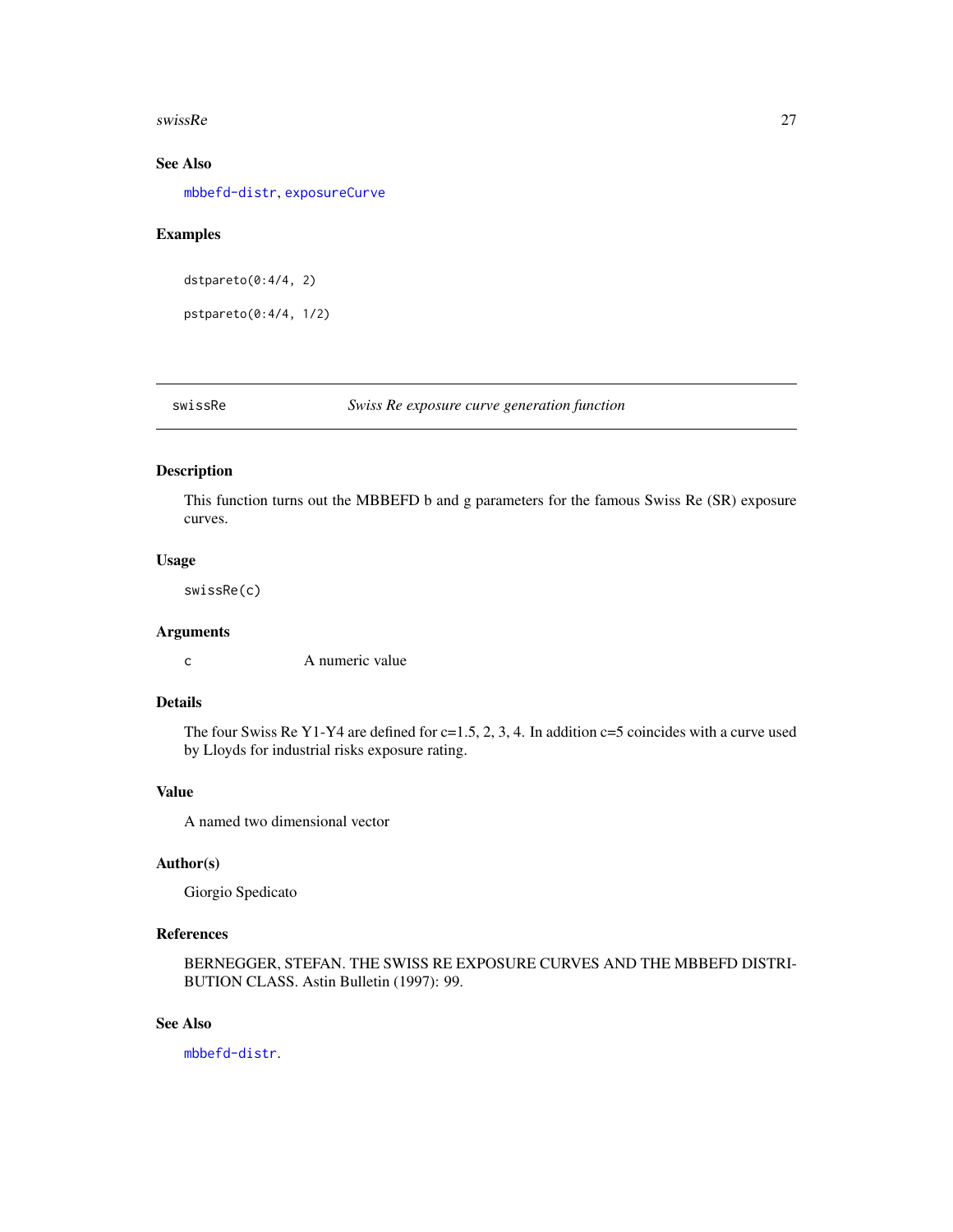28 swissRequires that the contract of the contract of the contract of the contract of the contract of the contract of the contract of the contract of the contract of the contract of the contract of the contract of the con

## Examples

```
pars <- swissRe(4)
losses <- rMBBEFD(n=1000,b=pars[1],g=pars[2])
mean(losses)
```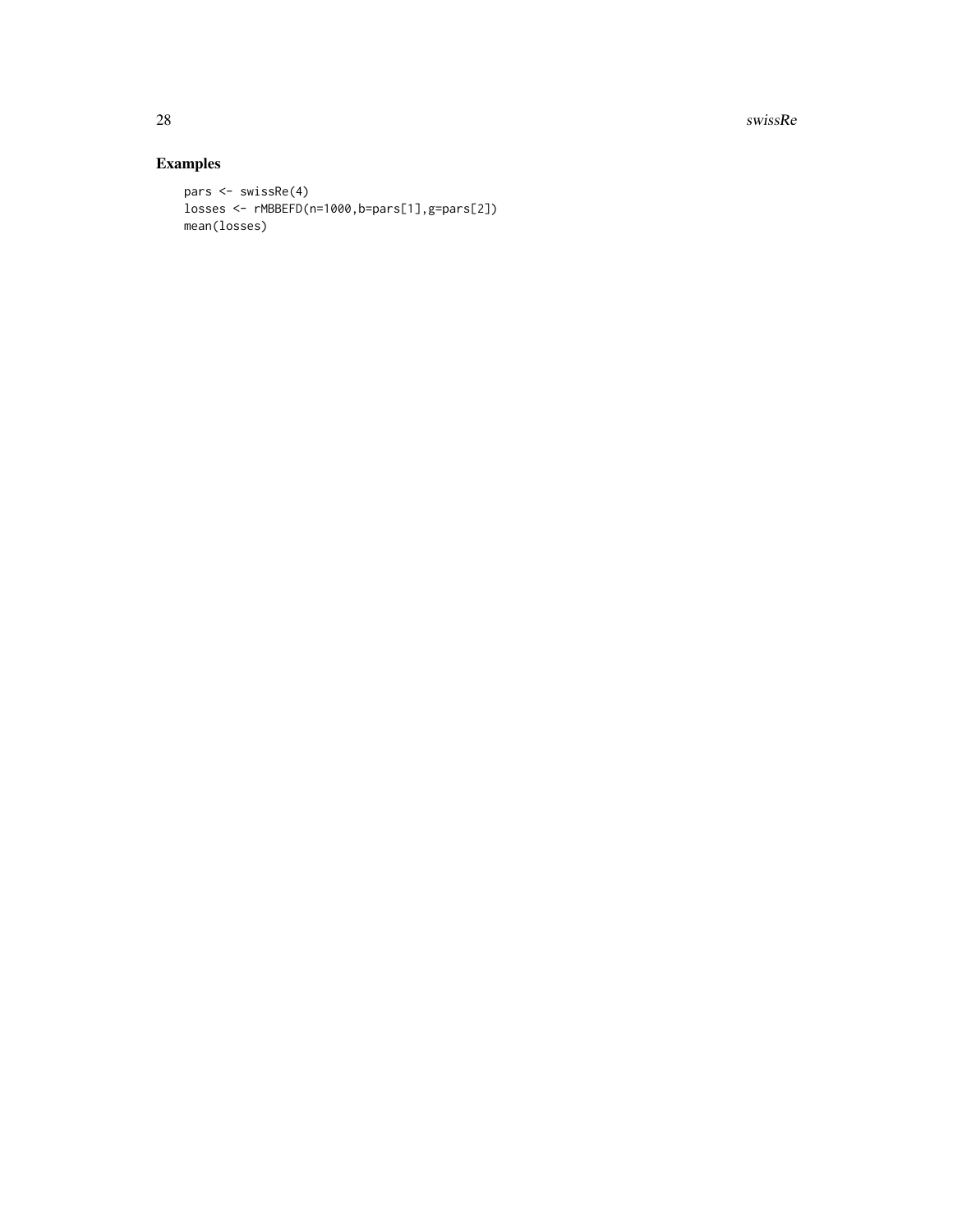# <span id="page-28-0"></span>**Index**

∗Topic datasets asiacomrisk , [3](#page-2-0) beaonre , [5](#page-4-0) lossalae , [17](#page-16-0) ∗Topic distribution bootDR, [6](#page-5-0) fitDR , [10](#page-9-0) gbeta , [14](#page-13-0) graph-eccomp , [15](#page-14-0) oibeta , [20](#page-19-0) oidistribution , [21](#page-20-0) oigbeta , [22](#page-21-0) oistpareto , [23](#page-22-0) oiunif , [24](#page-23-0) stpareto, [26](#page-25-0) ∗Topic package mbbefd-package , [2](#page-1-0) asiacomrisk , [3](#page-2-0) beaonre, [5](#page-4-0) Beta , *[10](#page-9-0)* bootdist , *[7](#page-6-0)* , *[12](#page-11-0)* bootDR , [6](#page-5-0) , *[13](#page-12-0)* cdfcomp , *[12](#page-11-0)* constrOptim.nl , *[11](#page-10-0)* denscomp , *[12](#page-11-0)* dgbeta *(*gbeta *)* , [14](#page-13-0) dgbeta1 *(*gbeta *)* , [14](#page-13-0) Distributions , *[15](#page-14-0)* dMBBEFD *(*mbbefd-distr *)* , [18](#page-17-0) dmbbefd *(*mbbefd-distr *)* , [18](#page-17-0) dMBBEFD1 *(*mbbefd-distr *)* , [18](#page-17-0) dmbbefd1 *(*mbbefd-distr *)* , [18](#page-17-0) dMBBEFD2 *(*mbbefd-distr *)* , [18](#page-17-0) dmbbefd2 *(*mbbefd-distr *)* , [18](#page-17-0) doibeta *(*oibeta *)* , [20](#page-19-0) doifun *(*oidistribution *)* , [21](#page-20-0) doigbeta *(*oigbeta *)* , [22](#page-21-0) doistpareto *(*oistpareto *)* , [23](#page-22-0) doiunif *(*oiunif *)* , [24](#page-23-0) dstpareto *(*stpareto *)* , [26](#page-25-0) ecbeta *(*exposureCurve *)* , [9](#page-8-0) eccomp *(*graph-eccomp *)* , [15](#page-14-0) ecgbeta *(*gbeta *)* , [14](#page-13-0) ecMBBEFD *(*mbbefd-distr *)* , [18](#page-17-0) ecmbbefd *(*mbbefd-distr *)* , [18](#page-17-0) ecoibeta *(*oibeta *)* , [20](#page-19-0) ecoifun *(*oidistribution *)* , [21](#page-20-0) ecoigbeta *(*oigbeta *)* , [22](#page-21-0) ecoistpareto *(*oistpareto *)* , [23](#page-22-0) ecoiunif *(*oiunif *)* , [24](#page-23-0) ecstpareto *(*stpareto *)* , [26](#page-25-0) ecunif *(*exposureCurve *)* , [9](#page-8-0) eecf , [7](#page-6-0) , *[16](#page-15-0)* etl , [8](#page-7-0) exposureCurve, [3](#page-2-0), [8](#page-7-0), [9](#page-8-0), [19](#page-18-0), [27](#page-26-0) fitdist , *[11](#page-10-0)* fitDR, [6,](#page-5-0) [7](#page-6-0), [10](#page-9-0) g2a , [13](#page-12-0) gbeta , *[3](#page-2-0)* , [14](#page-13-0) gofstat , *[12](#page-11-0) , [13](#page-12-0)* graph-eccomp , [15](#page-14-0) graphcomp , *[13](#page-12-0)* legend , *[16](#page-15-0)* lossalae , [17](#page-16-0) lossalaefull *(*lossalae *)* , [17](#page-16-0) MBBEFD , *[11](#page-10-0)* MBBEFD *(*mbbefd-distr *)* , [18](#page-17-0) mbbefd , *[11](#page-10-0)* mbbefd *(*mbbefd-package *)* , [2](#page-1-0) mbbefd-distr , [18](#page-17-0) mbbefd-package , [2](#page-1-0) mgbeta *(*gbeta *)* , [14](#page-13-0)